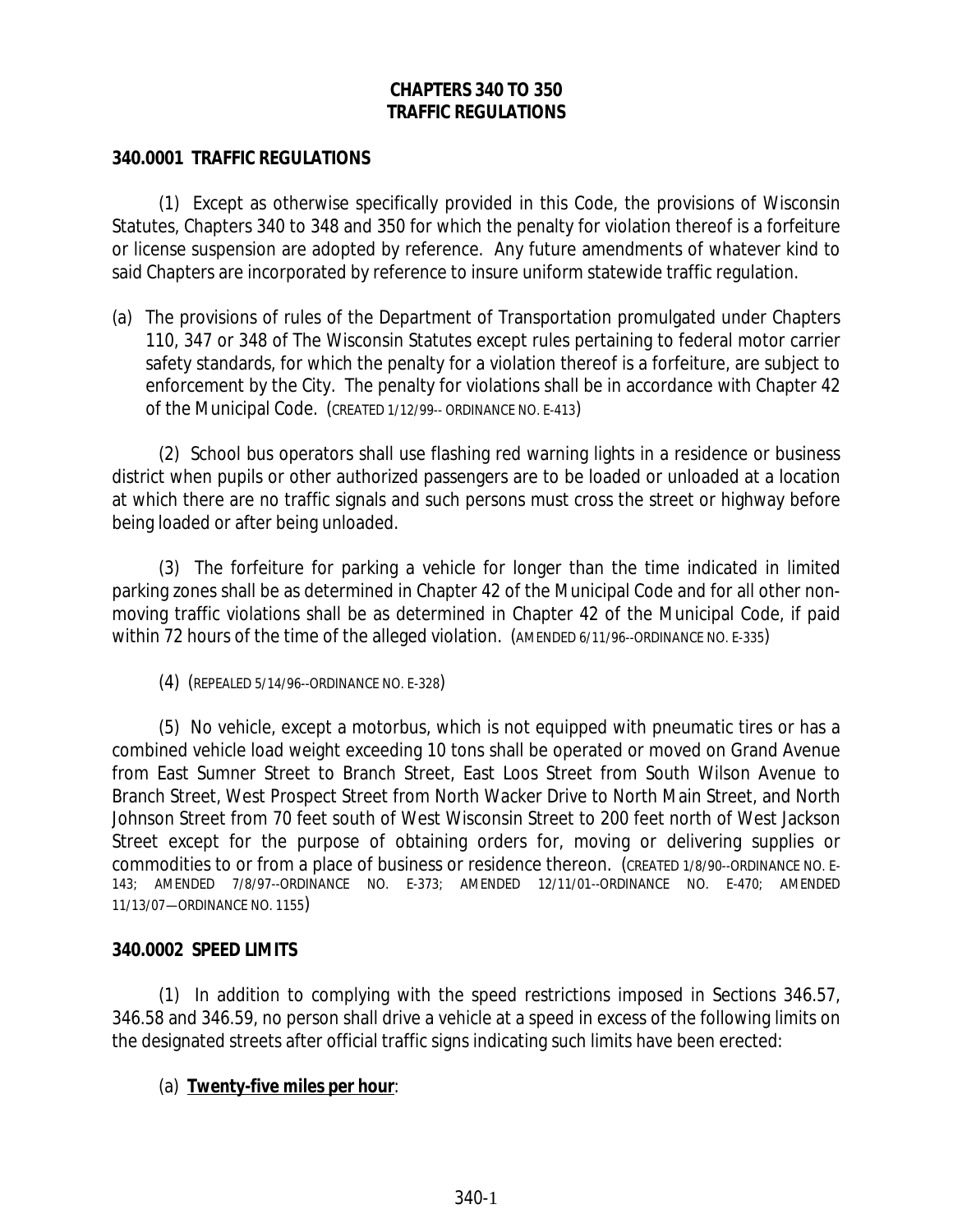### (b) *Thirty miles per hour*:

1. On West Sumner Street between Cedar Street and a point 400 feet west of Grant Street.

2. On Union Street from Seventh Street to the east City limits.

3. On Grand Avenue from Monroe Avenue to Lincoln Avenue.

4. On North Main Street from East Rossman Street to 275 feet south of Settlement Road. (AMENDED 6/13/06—ORDINANCE NO. 1108)

5. East Sumner Street from Brault Street to Sell Drive (West north-south leg). (CREATED 5/28/85--ORDINANCE NO. E-12)

6. East Sumner Street from Sell Drive (West north-south leg) to Hilldale Drive*. This section of roadway is temporarily reduced to Thirty miles per hour between August 1, 2015 and November 20, 2015.* (CREATED 7/28/2015—ORDINANCE NO. 1331)

### (c) *Thirty-five miles per hour*:

1. Wacker Drive between West Sumner Street and the railroad crossing.

2. West State Street from Wacker Drive to Airport Road.

3. Lee Road from Cedar Street to Hillcrest Drive. (CREATED 8/25/92-- ORDINANCE NO. E-216)

4. Hilldale Drive from East Sumner Street to the north line of the railroad right-of-way. (CREATED 4/22/85--ORDINANCE NO. E-8)

5. East Sumner Street from Sell Drive (West north-south leg) to Hilldale Drive. *This section of roadway is temporarily reduced to Thirty miles per hour between August 1, 2015 and November 20, 2015.* (CREATED 5/28/85--ORDINANCE NO. E-11; AMENDED 7/28/2015—ORDINANCE NO. 1331)

6. Independence Avenue from West Sumner Street to West State Street. (CREATED 10/27/92- -ORDINANCE NO. E-223)

7. Innovation Way from Independence Avenue to the Dodge County line. (CREATED 10/27/92--ORDINANCE NO. E-223)

8. West Sumner Street from Wacker Drive to 2,200 feet east of Independence Avenue (*effective 4/1/07***)**. (CREATED 3/14/95--ORDINANCE NO. E-288; AMENDED 7/11/06—ORDINANCE NO. 1118)

9. South Wilson Avenue from East Lincoln Avenue to East Sumner Street. (CREATED 12/10/96--ORDINANCE NO. E-350)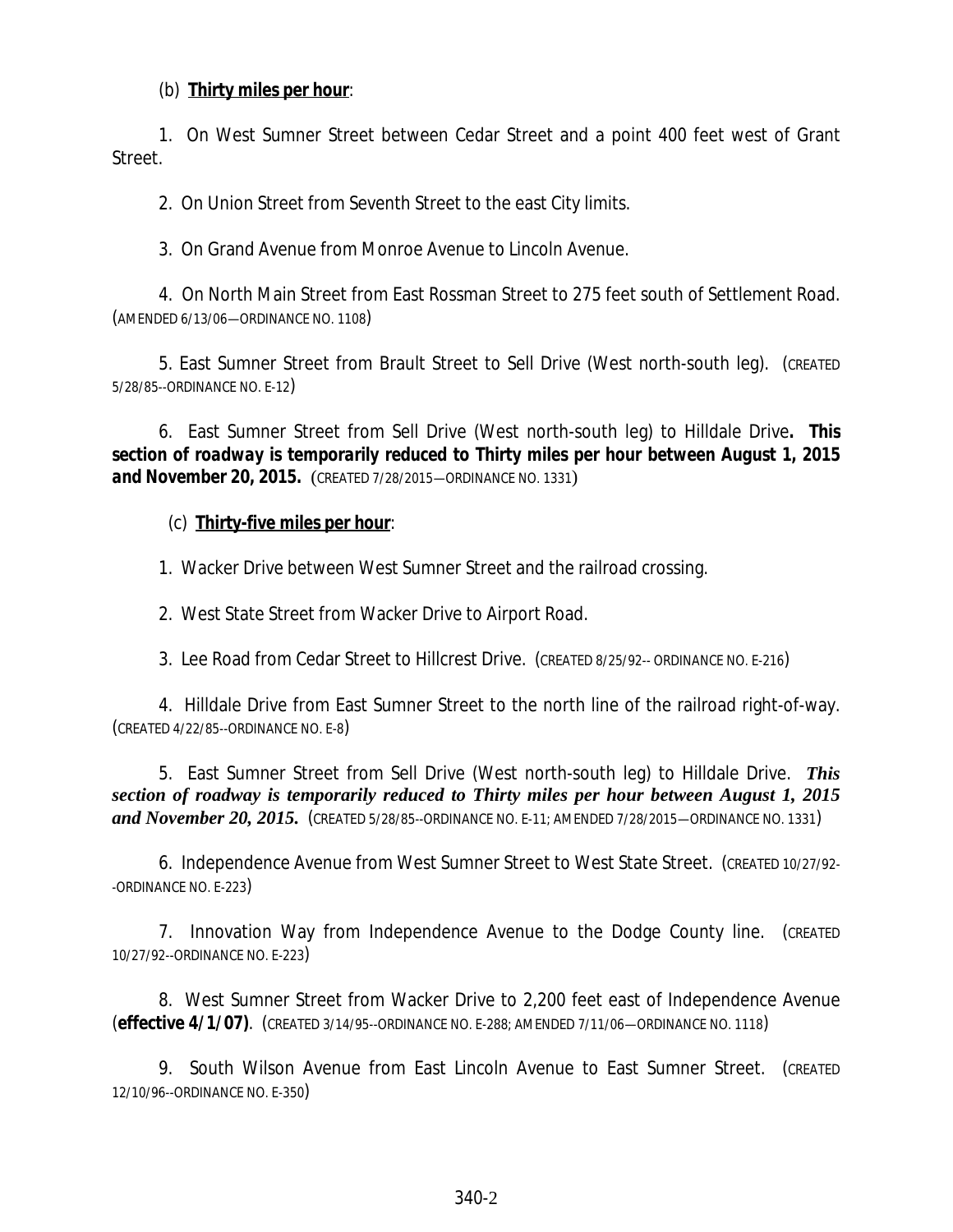10. East Monroe Avenue from Ridge View Drive to CTH K. (CREATED 10/8/02—ORDINANCE NO. E-496)

11. Hall Road from north line of Sunnyslope Subdivision to a point 1,317 feet south. (CREATED 11/12/02—ORDINANCE NO. E-499)

12. Airport Drive from West State Street to 3,725 feet north of centerline of West State Street. (CREATED 11/12/02—ORDINANCE NO. E-498; AMENDED 10/28/14—ORDINANCE NO. 1317)

13. Kettle Moraine Road from East Sumner Street to 629 feet north of Gateway Avenue. (CREATED 6/8/04—ORDINANCE NO. E-545)

14. Powder Hill Road from East Sumner Street to 4,400 feet south of East Sumner Street. (CREATED 1/11/05—ORDINANCE NO. E-559)

15. North Main Street, 275 feet south of Settlement Road to 198 feet north of Yellowstone Drive. (CREATED 6/13/06—ORDINANCE NO. 1108)

# (d) *Forty miles per hour*:

1. West State Street from Airport Drive to a point 1,650 feet west of Airport Drive. (CREATED 10/27/92--ORDINANCE NO. E-223)

# (e) *Forty-five miles per hour*:

1. On West Sumner Street from 935 feet west of Independence Avenue to 2,220 feet east of Independence Avenue *(effective 4/1/07)*. (AMENDED 3/14/95--ORDINANCE NO. E-288; AMENDED 7/11/06—ORDINANCE NO. 1118)

2. East Sumner Street (STH 60) from Hilldale Drive to a point 1,600 feet east of Hilldale Drive. (CREATED 5/28/85--ORDINANCE NO. E-13)

3. East Sumner Street (STH 60) from 258 feet west of CTH "K" to a point 1,600 feet east of Hilldale Drive.

4. Airport Drive from 3,725 feet north of centerline of West State Street to Arthur Road. (CREATED 11/12/02—ORDINANCE NO. E-498; AMENDED 10/28/14—ORDINANCE NO. 1317)

5. Pond Road from the south line of Section 20, T10N, R18E to a point 1,320 feet north. (CREATED 6/8/04—ORDINANCE NO. E-546)

## (f) *Fifty miles per hour*:

1. East Sumner Street (STH 60) from Franklin Drive to Powder Hill Road. (CREATED 2/14/06—ORDINANCE NO. 1101)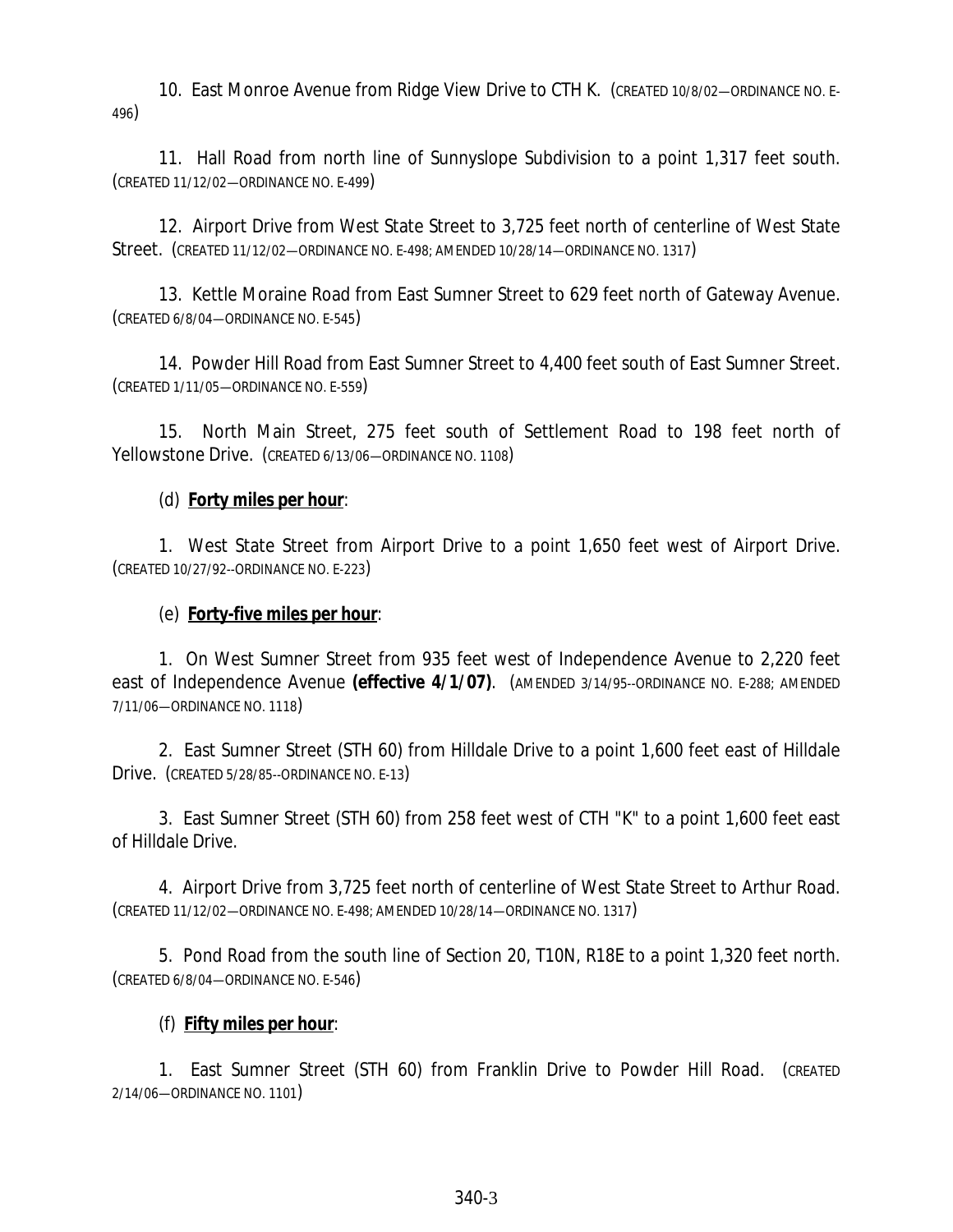(2) The speed limitations established shall not be applicable to authorized emergency vehicles when being operated in emergencies and the regulations of Section 343.03 for emergency vehicles shall apply.

### **340.0003 THROUGH STREETS**

The streets in the city designated in Schedule A attached hereto are hereby declared to be through streets. When stop signs are erected giving notice thereof, every operator of a vehicle approaching a stop sign at the intersection of any through street shall stop.

### **340.0004 STOP INTERSECTIONS**

The intersections designated in Schedule B attached hereto are hereby declared to be stop intersections. When stop signs are erected giving notice thereof every operator of a vehicle approaching a stop sign at any such intersection shall stop as required by law.

### **340.0005 YIELD RIGHT OF WAY INTERSECTIONS**

The intersections designated in Schedule C attached hereto are hereby declared to be yield right of way intersections. The operator of a vehicle, when approaching an intersection at which has been installed a yield sign, shall yield the right of way as required by law.

### **340.0006 ONE WAY TRAFFIC**

When appropriate signs are erected indicating the direction traffic shall move on the streets designated in Schedule D attached hereto, the operator of a vehicle shall travel only in the direction indicated in the schedule.

## **340.00061 AVOIDANCE OF TRAFFIC CONTROL DEVICES PROHIBITED**

It shall be unlawful for any person to operate a motor vehicle in such a manner as to leave the roadway and travel across private property to avoid an official traffic control device or signal. (CREATED 6/22/87--ORDINANCE NO. E-91)

## **340.0007 NO RIGHT TURN INTERSECTION**

The following intersections are to be posted and observed as "No Right Turn" intersections:

West Wisconsin Street in an easterly direction where it intersects with North Main Street.

## **340.0008 NO LEFT TURN INTERSECTION**

The following intersections are to be posted and observed as "No Left Turn" intersections: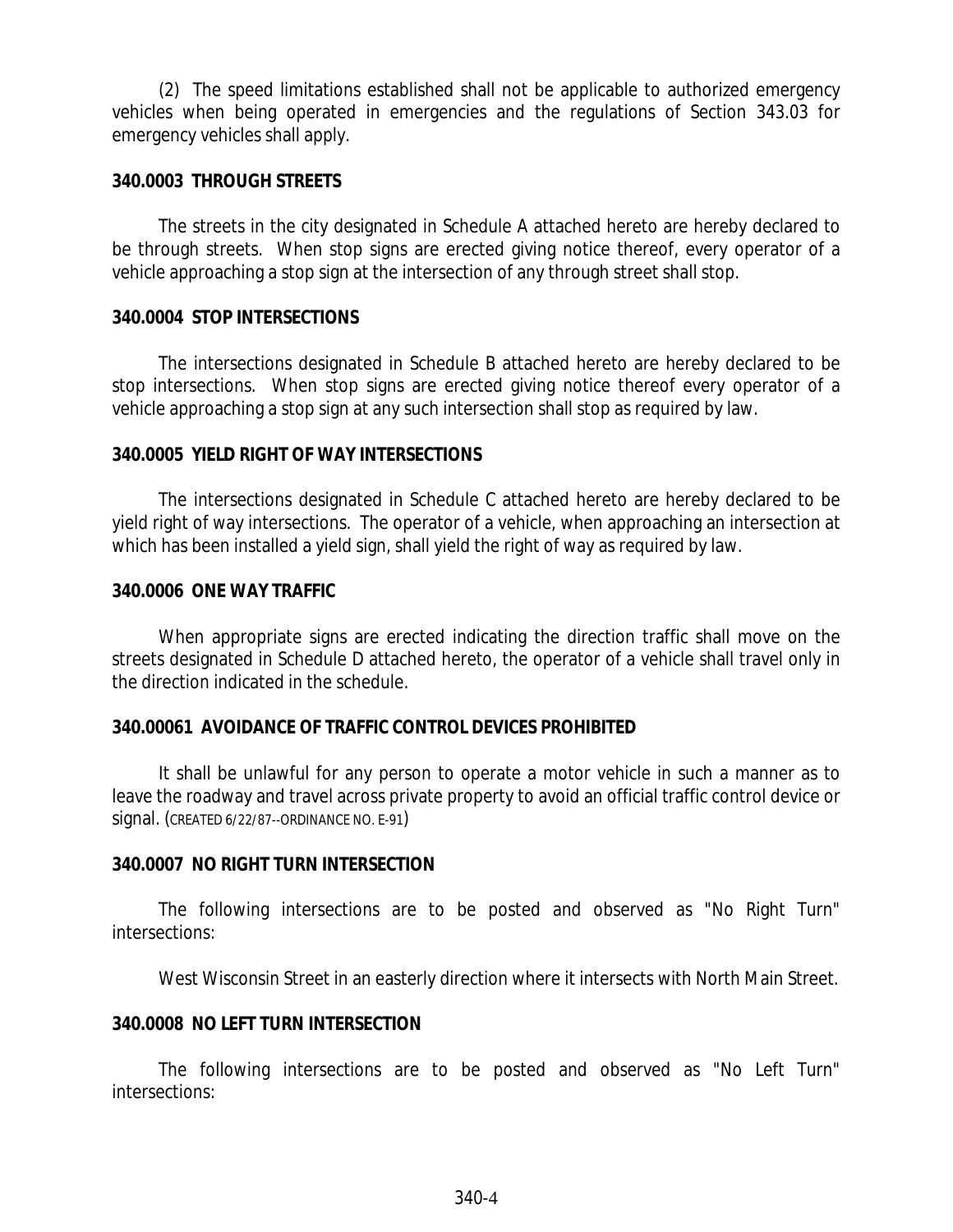South Johnson Street in a northerly direction where it intersects with West Sumner Street from 3:00 p.m.-5:00 p.m. Monday to Friday. (AMENDED 10/22/91--ORDINANCE NO. E-191)

North Johnson Street in a southerly direction where it intersects with West Sumner Street from 3:00 p.m.-5:00 p.m. Monday to Friday. (AMENDED 10/22/91--ORDINANCE NO. E-191)

Mill Street in the southerly direction where it intercepts with East Sumner Street. (CREATED 12/10/02—ORDINANCE NO. E-513)

In a southeasterly direction at the intersection of the southeast extension of West Wisconsin Street and North Main Street.

In a westerly direction at the intersection of West Wisconsin Street and the southeast extension of West Wisconsin Street.

# **340.00085 PROHIBITED TURNS**

The operator of a vehicle shall not turn the vehicle so as to proceed in the opposite direction upon a street at any of the following places:

- (a) At any place where signs prohibiting such turn has been erected by the City, and such places shall include the following:
	- 1. Cedar Street from 650 feet south of Fairview Drive to 1,800 feet south of Fairview Drive.
	- 2. Highland Avenue between Fifth Street and Seventh Street.
	- 3. West Sumner Street and Liberty Avenue Intersection.
	- 4. Sumner Street and Main Street Intersection.
	- 5. Grand Avenue and East Monroe Avenue Intersection.
	- 6. East Monroe Avenue and County Trunk Highway K Intersection.
	- 7. North Main Street and East Jackson Street Intersection.

(SECTION (a) AMENDED 3/10/15—ORDINANCE NO. 1323)

(b) Any place prohibited under Section 346.33, Wisconsin Statutes. (SECTION 340.00085 CREATED 12/9/08—ORDINANCE NO. 1206; AMENDED 2/23/10—ORDINANCE NO. 1233)

## **340.0009 AUTOMOTIVE NOISES: SPINNING WHEELS**

(1) No person shall make or cause to be made any noise to disturb or tend to disturb the peace and quiet of any person in the vicinity thereof by squealing or spinning tires of his motor vehicle upon any property in the City of Hartford or by causing loud and unnecessary acceleration. (AMENDED 6/25/96--ORDINANCE NO. E-340)

(2) No person shall operate a motor vehicle in the City of Hartford in such a manner as to cause stones, rubber or other debris to be thrown by the wheels of such automobile or motor vehicle upon the person or property of any person in the city.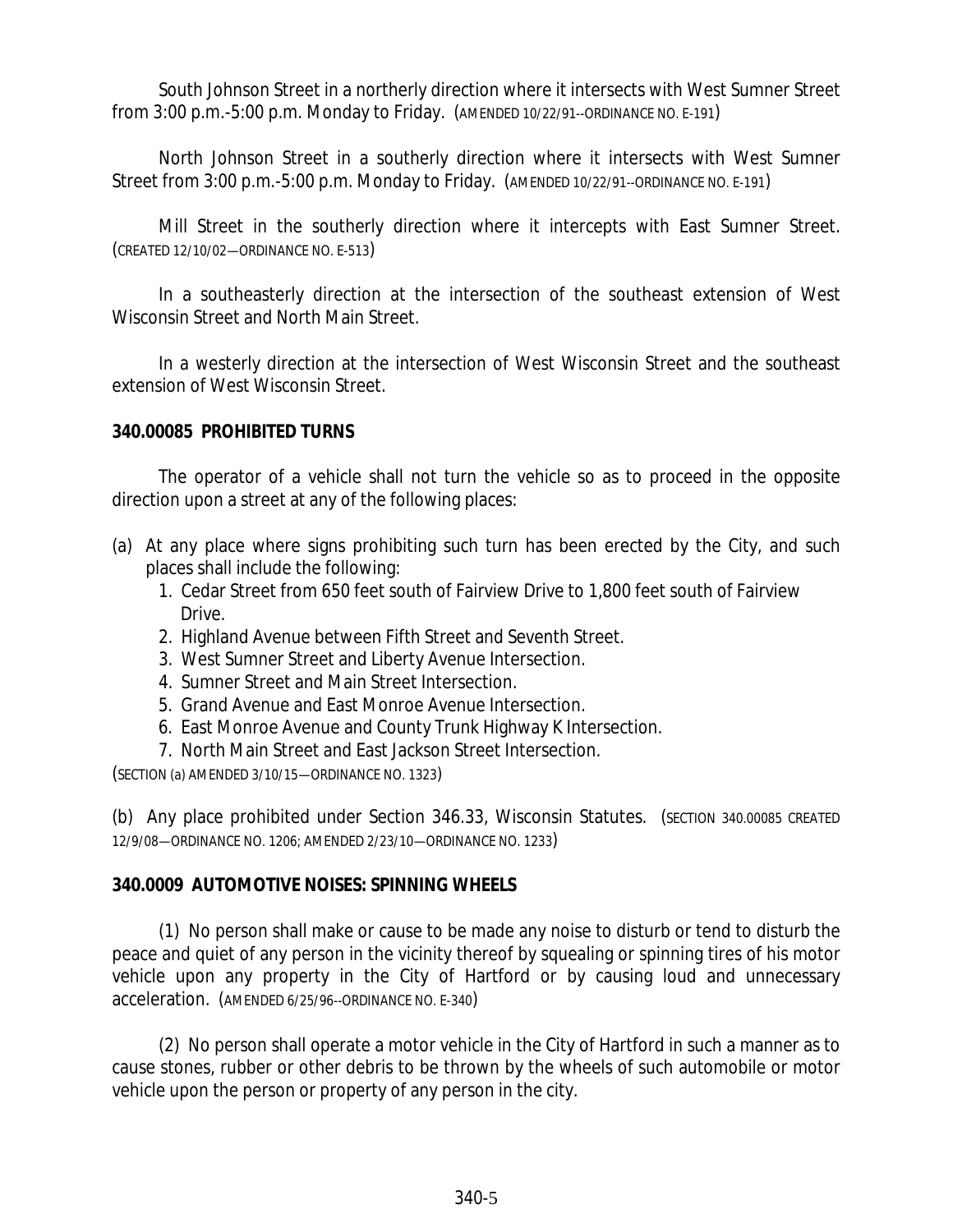## **340.0091 COMPRESSION BRAKES PROHIBITED**

(1) No person shall operate motor vehicle brakes within the City limits of the City of Hartford so as to cause unreasonable and excessive noise levels or that are in any way activated or operated by the compression of the engine of any such motor vehicle or any unit or part thereof, except under emergency conditions.

(2) Any person violating the provisions of the ordinance shall have committed a traffic offense and a penalty shall be imposed as provided in Section 42.03 of the Municipal Code of the City of Hartford, with a minimum forfeiture of \$25 and a maximum forfeiture of \$250 for each offense.

(3) The City Engineer is authorized and directed to post appropriate signs consistent with the provision of this ordinance. (SECTION 340.0091 CREATED 6/12/01--ORDINANCE NO. E-462)

# **340.0092 HEAVY TRAFFIC ROUTES**

(1) ROUTES DESIGNATED. The following streets and parts of streets within the City are hereby designated heavy traffic routes:

- (a) Such street as is designated as S.T.H. 60
- (b) Such street as is designated as S.T.H. 83
- (c) Such street as is designated as C.T.H. K
- (d) N Wilson Avenue
- (e) N Grand Avenue
- (f) Union Street
- (g) N Main Street from W State Street to northern City limits
- (h) W State Street
- (i) Grant Street
- (j) W Wisconsin Street from N Wacker Drive to Grant Street
- (k) N Wacker Drive from W Sumner Street to Airport Drive
- (l) Airport Drive
- (m) Western Drive
- (n) Independence Avenue
- (o) Innovation Way
- (p) Constitution Avenue
- (q) S Goodland Road
- (r) S Wacker Drive from W Sumner Street to W Monroe Avenue
- (s) W Monroe Avenue

(2) TRAVEL PROHIBITED. No vehicle, except a motor bus, which is not equipped with pneumatic tires or has a registered vehicle weight exceeding 12,000 pounds shall be operated or moved on any street or alley not a part of the heavy traffic route designated in sub. (1) above except for the purpose of obtaining orders for, moving or delivering supplies or commodities to or from a place of business or residence facing thereon, provided that in no event shall the weight of the vehicle and load on such other street exceeded the limitations of §§348.15 and 348.16(3), Wis. Stats.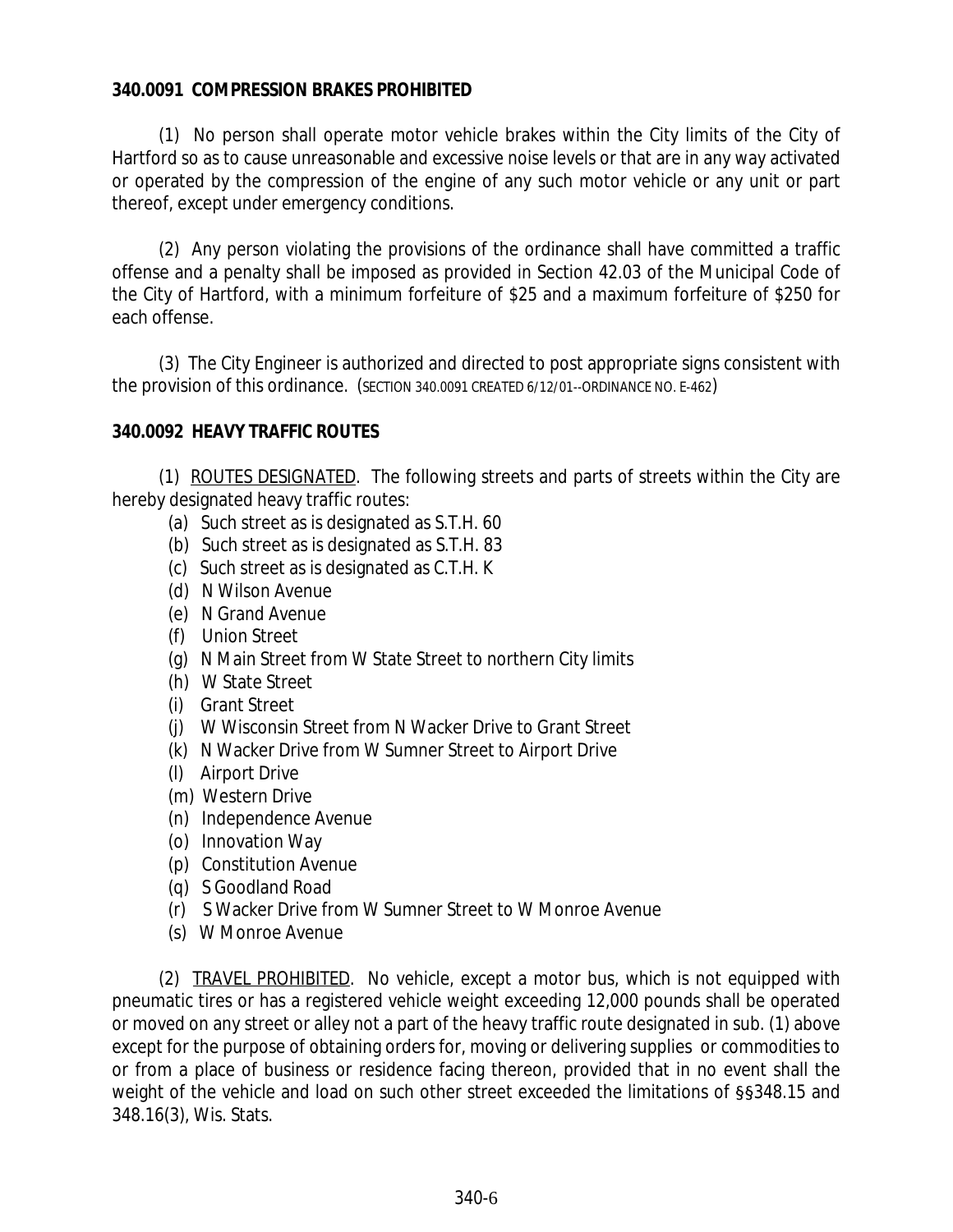(3) SIGNS. The Director of Public Works shall cause to be secured and erected appropriate signs to give notice of the heavy traffic routes. (SECTION 340.0092 CREATED 9/10/19-- ORDINANCE NO. 1409)

### **340.0010 NO PARKING ZONES**

(1) When signs are erected giving notice thereof, no person shall park a vehicle on any of the streets, parts of streets or places described in Schedule E except temporarily for the purpose of and while actually engaged in loading or unloading or in receiving or discharging passengers and while the vehicle is attended by a licensed operator so that it may be promptly moved in case of an emergency or to avoid obstruction of traffic.

(2) No person shall stop or leave any vehicle within five (5) feet on either side of a rural mailbox where the curb has been painted yellow to indicate that parking is prohibited. (CREATED 8/24/99--ORDINANCE NO. E-424)

(3) When signs are erected giving notice thereof, no person shall park, stop, leave or remain in a stationary vehicle on any of the streets or parts of the streets or place described in Schedule E-1. (CREATED 10/24/06—ORDINANCE NO. 1129)

### **340.0011 LIMITED PARKING ZONES**

When signs are erected giving notice thereof, no person shall park a vehicle for longer than the time indicated on the streets or places described in Schedule F.

## **340.00111 CONTRACTOR PERMITS**

Each contractor possessing a building permit for property adjacent to a limited parking zone may secure permits authorizing all-day contractor truck parking in the limited parking zone. Each day, the first truck shall be issued a permit at no cost. Each additional truck permit shall cost fifteen dollars (\$15) daily.

#### **340.001111 MERCHANT PERMITS**

A person owning or operating a business adjacent to a limited parking zone may, not more than once every 30 days, secure a permit from the police department authorizing all day parking for the purpose of loading or unloading merchandise and/or equipment associated with the business. The permit shall be in effect for one parking stall, and shall be issued at no cost. If more than one stall is required, additional permits for each stall may be obtained at a cost of \$6.00 each. (REPEALED AND RECREATED 2/12/02-- ORDINANCE NO. E-474)

#### **340.0012 PARKING IN ALLEYS**

No person shall stop or leave any vehicle in an alley in a business district except temporarily for the purpose of and while actually engaged in loading or unloading, in receiving or discharging passengers and while the vehicle is attended by a licensed operator so that it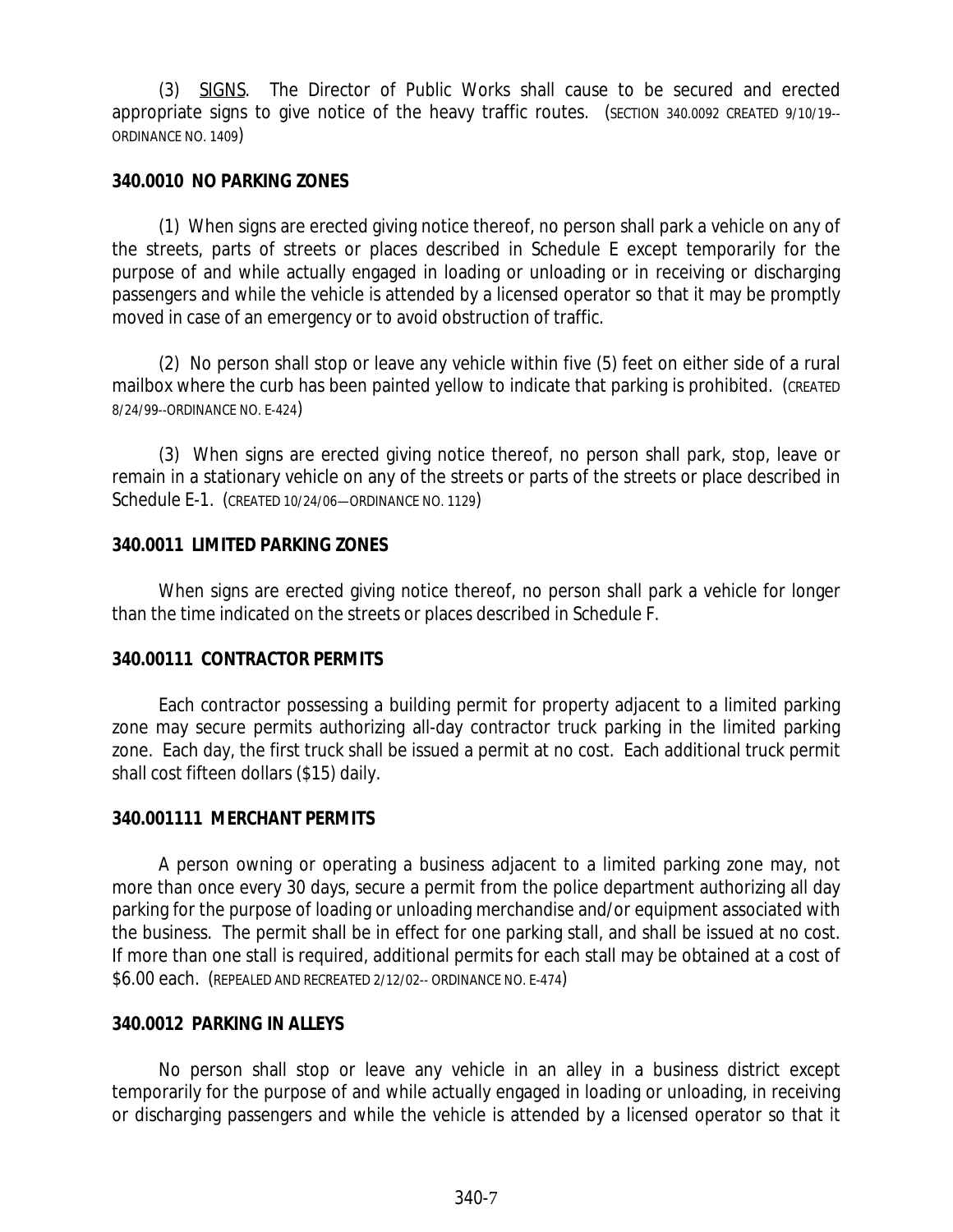may be moved in case of an emergency or to avoid obstruction of traffic.

## **340.0013 24-HOUR PARKING RESTRICTION**

Parking on any street, alley or in a municipally owned or operated parking lot for a period in excess of 24 hours is prohibited year around, except as provided in Section 340.00155. (AMENDED 12/8/92--ORDINANCE NO. E-227)

## **340.0014 PARKING RESTRICTIONS IN MUNICIPAL LOTS**

(1) Limitation on Numbers of Vehicles. No more than three automobiles, trucks, trailers, or vehicles of any description owned by one person, organization or corporation may be parked in any municipally owned parking lot at the same time.

(2) The Business Improvement District may issue permits which allow eight hour parking of vehicles along the three westerly most parking spots in every row of the Johnson Street parking lot, except the rows adjacent to City Hall. The same permits may be used in the seven parking spots along Johnson Street nearest the intersection with West Sumner Street.

(3) Parking is prohibited from 3:00 a.m. to 5:00 a.m. in the City owned lot at 125 North Rural Street, except for municipal owned vehicles. (CREATED 4/10/01--ORDINANCE NO. E-456)

(4) Any vehicle that is parked in violation of Sections 1, 2 or 3 shall be subject to a forfeiture for parking violation, as stated in Chapter 42 of the Municipal Code.

(5) It is unlawful for any vehicle, other than an authorized police vehicle, to stop, stand or park in zones posted no parking police vehicles only. Violation may result in immediate impound if the vehicle impedes the authorized use of the zone. (CREATED 3/22/16—ORDINANCE NO. 1347)

(6) No vehicle, except a motorbus, which is not equipped with pneumatic tires or has a combined vehicle load weight exceeding 10 tons shall be operated or parked on the municipal owned Woodlawn Union Park parking lot located at 1200 North Wacker Drive. (CREATED 6/14/05—ORDINANCE NO. 1078)

(SECTION 340.0014 REPEALED AND RECREATED 3/13/01--ORDINANCE NO. E-452)

# **340.00145 TOWING ILLEGALLY PARKED VEHICLES AND VEHICLES WITH OUTSTANDING PARKING VIOLATIONS**

(1) The Chief of Police or any member of the Police Department is authorized to remove any vehicle parked in any public street within the City in violation of this code to either private or public storage premises pursuant to Wisconsin State Statute 349.13.

(2) Whenever any police officer finds a vehicle within the boundaries of the City of Hartford, either on public or private property, which has in excess of ten tickets, and the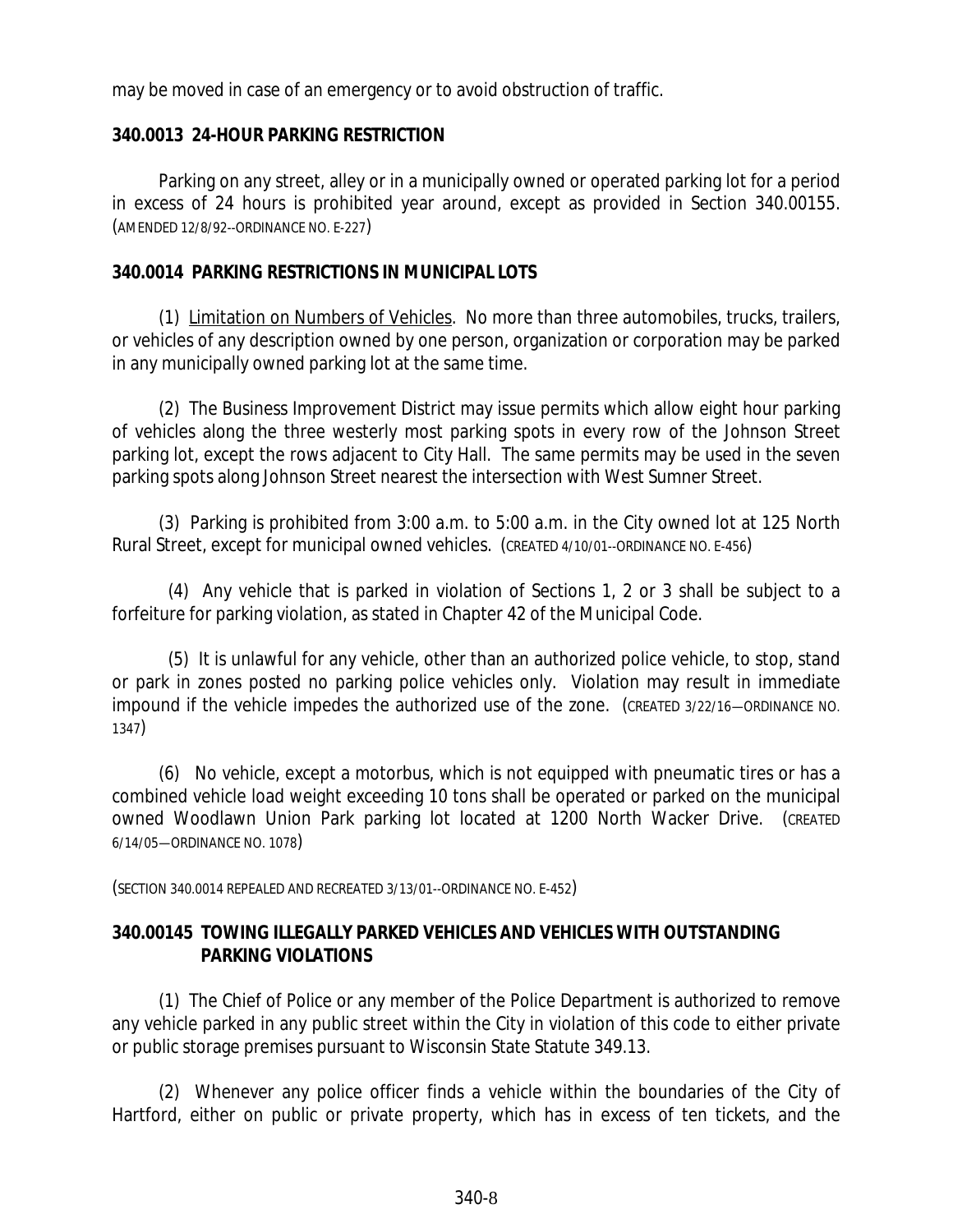requirements of Section 340.00145(3) of this Chapter has been met, the officer is authorized to remove the vehicle to either private or public parking or storage premises. The removal may be performed by or under the direction of any officer or a towing contractor. The charges for removal and storage under this section shall be listed in a fee schedule. The charges for removal and storage plus any unpaid Hartford traffic ticket plus penalty enhancements incurred by late/delinquent payments shall be paid to the police department prior to release of the vehicle. The vehicle may be released upon presentation of all necessary receipts and presentation of proper identification. A notice informing the vehicle owner and/or Lessee that the vehicle has been towed shall be mailed to the last known address within 24 hours after removal.

(3) Prior to removing a vehicle pursuant to this section for more than ten unpaid parking tickets, the police shall ensure the following:

- (a) Registration of the vehicle to be removed has been suspended.
- (b) A letter notifying the owner and/or Lessee of the vehicle of the unpaid tickets and the fact that the vehicle may be removed, has been sent via first class mail to the last known address of the owner and/or Lessee of said vehicle. The vehicle may then be towed after five consecutive days from the date notice was sent.

(4) Whenever the charges for removal and storage, and the unpaid traffic tickets are paid, the vehicle shall be released to its owner and/or Lessee. Whenever the citation(s) upon which removal and storage is authorized is released by the Chief of Police or by the City Attorney after a review, or whenever the citation upon which removal and storage is authorized, is dismissed by the Municipal Court Judge, the police department shall authorize release of the vehicle without payment of charges for removal and storage and shall refund any charges for removal and storage of such vehicle which have been previously paid.

(5) After 30 days have passed, the Chief of Police, his designee or his duly authorized agent, may appraise the value of such vehicle based upon the prevailing salvage market. The Chief of Police shall dispose of the vehicle, according to City procedures, which include selling for salvage, selling through auction, using for parts, or otherwise converting to City use.

- (6) Contract for towing and storage of vehicles.
- (a) The Chief of Police, or his designee, in concert with the City Administrator, may solicit bids for contracts for the towing away and storage of vehicles under this chapter.
- (b) Any such towing contract shall provide that the towing company shall have adequate equipment and facilities and have personnel available 24 hours a day, and that such company furnish the City with an indemnification agreement supported by a performance bond and indemnity bond or in lieu thereof, a certificate of insurance to hold the City harmless from any claims for damage or theft of the vehicles and personal property therein contained when the same are towed away. The Chief of Police, in concert with the City Administrator, shall further provide the rules, regulations, specifications and conditions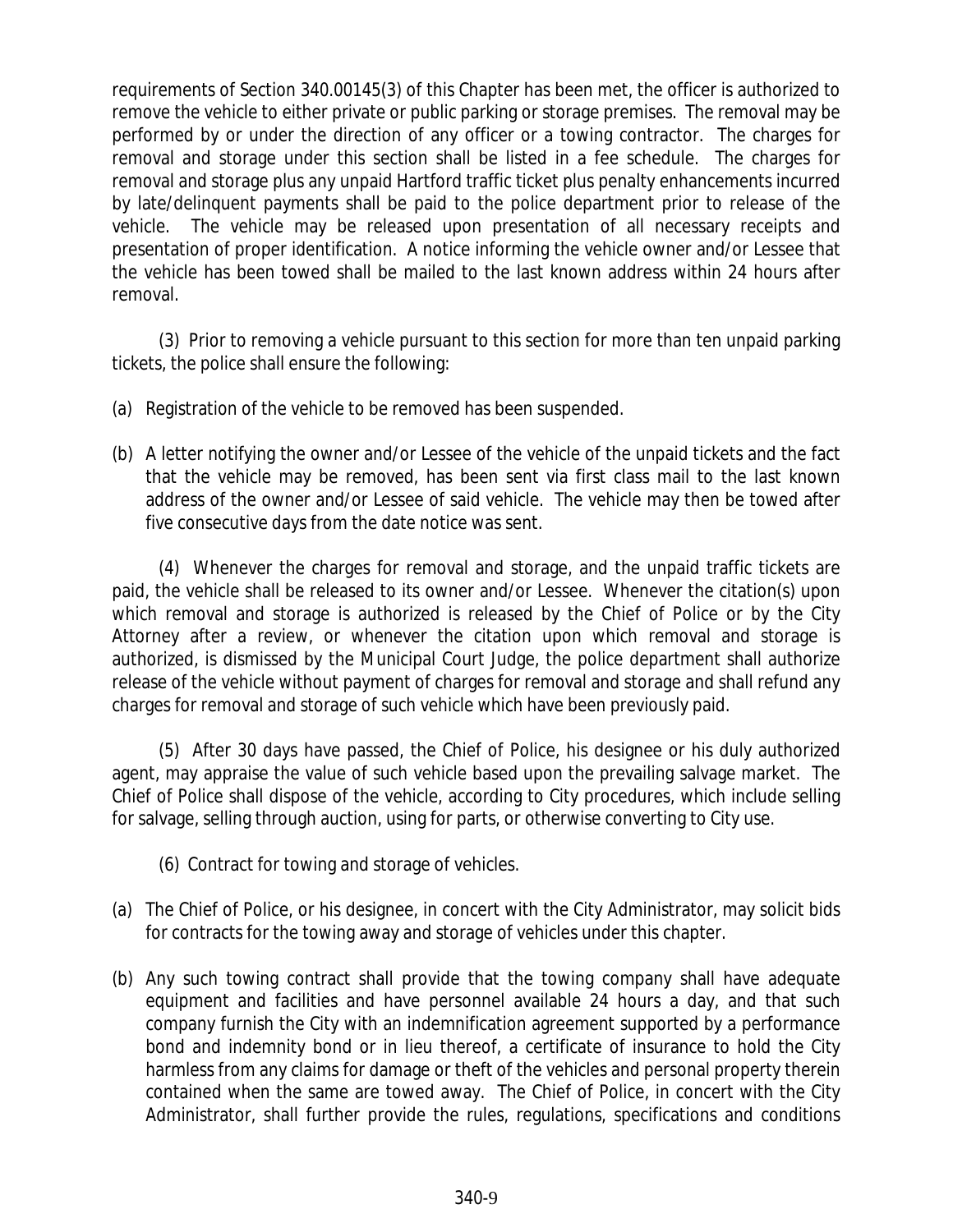under which such contracts may be let.

If any section of this ordinance is found to be unconstitutional or otherwise invalid, the validity of the remaining sections shall not be affected. (SECTION 340.00145 REPEALED AND RECREATED 11/24/98—ORDINANCE NO. E-408; AMENDED 11/13/01--ORDINANCE NO. E-468)

### **340.0015 PARKING DURING SNOW REMOVAL**

Appropriate signs having been erected reasonably near corporate limits as provided in State Statutes 349.13, for the purpose of facilitating the removal of snow, no automobile, truck, trailer or any other vehicle shall be parked on any public street, or alley, between the hours of 3:00 a.m. and 6:00 a.m. during the months of January, February, March, and December, unless due to unusual circumstances, special permission is granted by the Police Department, provided that notwithstanding such restrictions, vehicles may be temporarily parked for actually loading or unloading of passengers, or property, and provided further that no other regulation restricting parking as to place, time, or manner is violated thereby. (AMENDED 1/11/88-- ORDINANCE NO. E-105)

The preceding restrictions shall also apply to public parking lots, appropriate signage having been placed, alternate date overnight parking on portions of the lot(s) shall be permitted, but Section 340.0013 relating to 24-hour parking restrictions shall continue to apply. Also except for those vehicles authorized by permit pursuant to Section 340.00155 and 340.00160. (AMENDED 12/13/94--ORDINANCE NO. E-278)

"Unusual circumstances" as used in the preceding paragraph shall occur when a citizen notifies the Police Department prior to 3:00 a.m. that one of the conditions listed below applies to him/her, and provides all information requested with respect to a vehicle or vehicles affected. In such cases, as further defined below, one night parking between 3:00 a.m. and 6:00 a.m. shall be permitted in zones where overnight parking is permitted during the months of April through November inclusive. (AMENDED 1/11/88--ORDINANCE NO. E-105)

(1) A potential medical emergency exists, one vehicle only.

(2) A vehicle breakdown has occurred which cannot reasonably be corrected until the next day; if a vehicle breaks down after 3:00 a.m., late notification is permissible but must be made promptly. (AMENDED 1/11/88--ORDINANCE NO. E-105)

(3) A transient guest or guests is/are visiting, in which case vehicle parking is permitted until 4:00 a.m. only.

(4) A transient guest or guests is/are staying overnight, in which case no more than three vehicles qualify.

(5) Other unusual circumstances, as determined by the Common Council, at its discretion, may provide for the temporary relief of such unusual conditions and determine specific parking restrictions and conditions for such temporary relief. (CREATED 2/12/90--ORDINANCE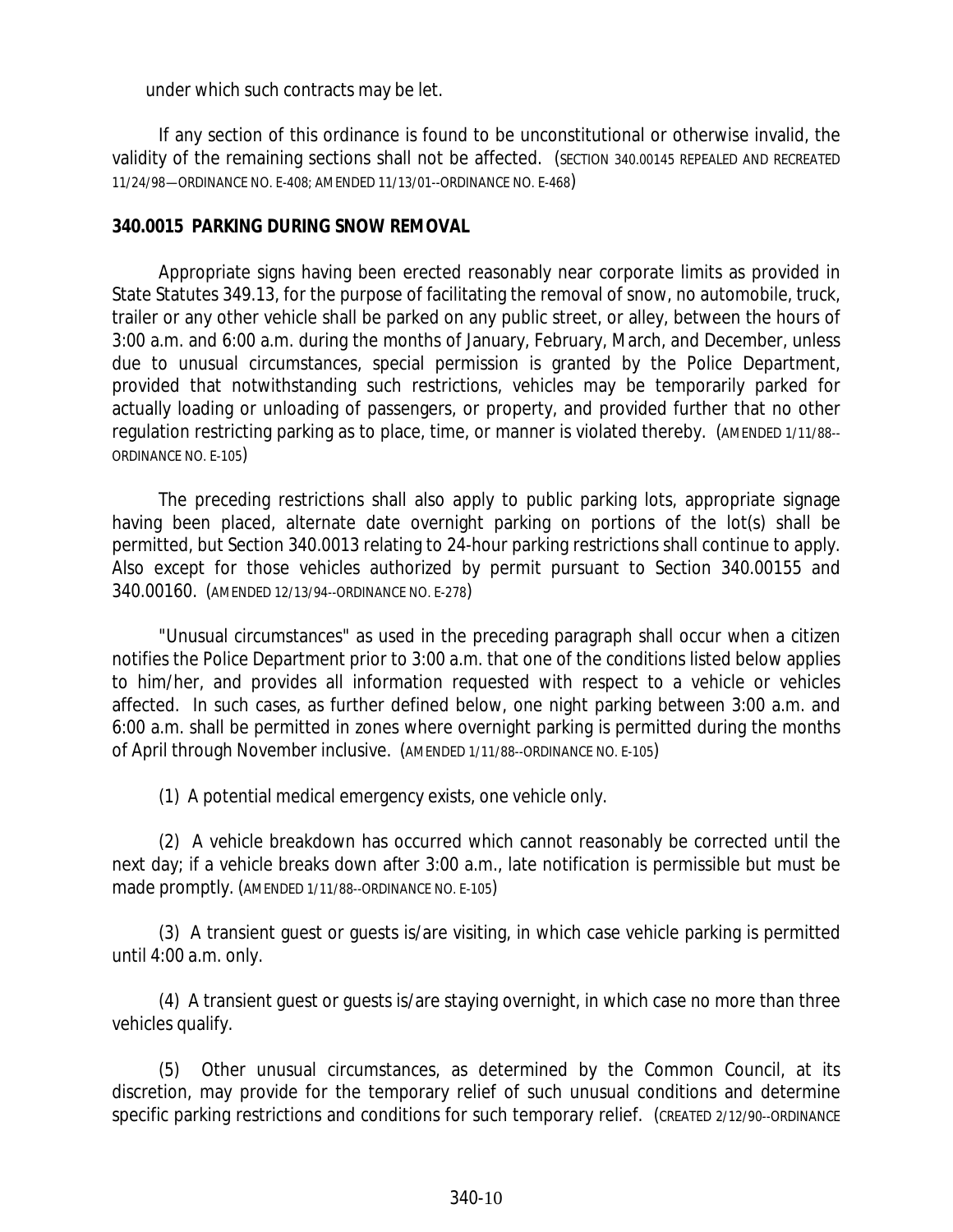#### NO. E-145)

Reasons identified by subparagraphs (1), (3), and (4) shall be valid only if all available spaces on the citizen's property designed for parking are first used for that purpose. Reasons identified by (1) and (2) shall not be valid on two successive days, and shall not be used repetitively. Reasons identified by (3) and (4) shall not be commonly used, and if used on successive days, separate notifications are required.

In any case where, in the judgment of the Chief of Police, abuse of the intent of this ordinance is occurring, the citizen shall be notified in writing of reasonable restrictions which will thereafter apply to said citizen.

In addition to the above-defined "unusual circumstances," two holidays, December 25 and January 1, are to be considered "unusual circumstances" and between 3 a.m. and 6 a.m. on those days, one-night parking is permitted without the necessity of notifying the Police Department, in zones where overnight parking is permitted during the months of April through November inclusive. (AMENDED 1/11/88--ORDINANCE NO. E-105)

None of the foregoing "unusual circumstances" shall apply in case a "snow emergency" is declared as provided in Section 340.00151 even if a citizen has earlier the same day provided the notification herein required, nor shall this section supersede Section 340.00151.

### **340.00151 SNOW EMERGENCY**

(1) Emergency Declarations. The Common Council hereby declares that an emergency exists in the City of Hartford whenever, in the judgment of the City Administrator, a snowfall during any period endangers snow removal and emergency transportation in the City of Hartford. Such emergency is declared to be a serious public hazard impairing transportation and public health, safety and welfare until such time as snow removal operations have been declared completed by the City Administrator. (AMENDED 1/23/96-- ORDINANCE NO. E-318)

(2) Parking Regulations During Snow Emergencies. Whenever an emergency exists and the City Administrator has caused the announcement of the emergency to be made by radio station WTKM, no person shall park, or shall cause to be parked, any vehicle of any kind or description in an area marked by temporary "no parking" signs; except that vehicles may be temporary parked for actually loading or unloading of passengers or property and provided further that no other regulation restricting parking as to place, time, or manner is violated thereby.

During a snow emergency, any vehicle hampering snow removal operations found parked on any highway, street, or roadway for transportation, or any vehicle which is illegally parked in a City parking lot between the hours of 3 a.m. and 6 a.m. may be removed immediately.

Removal shall be made by a wrecker service upon the request of the police department, or any authorized Department of Public Works official, and transported to any public or private storage premises at the full expense of the owner and/or operator of said vehicle. (SECTION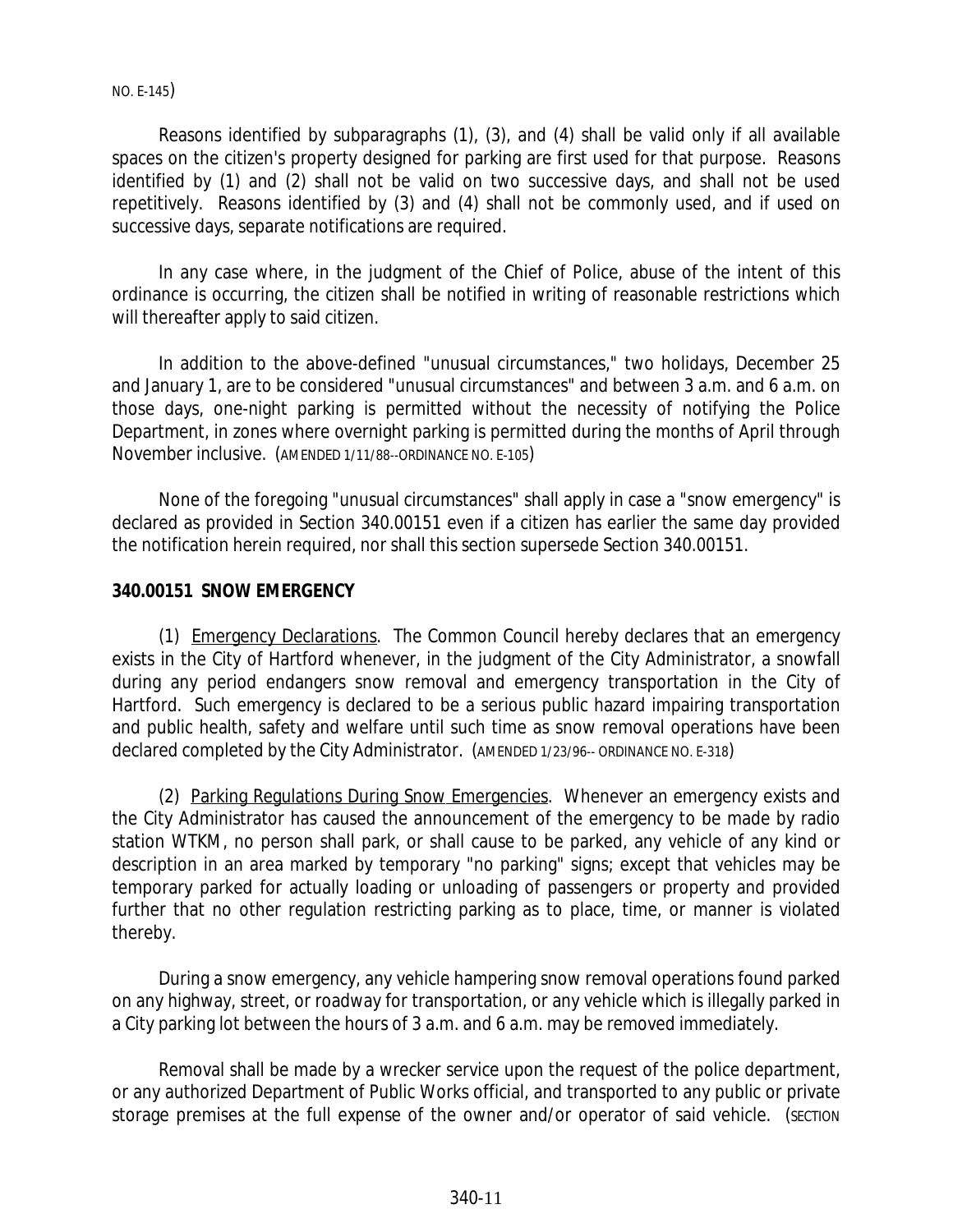(3) Authorization of Erection of No Parking Signs. Pursuant to the provisions of 166.23 Wisconsin Statutes, the City Administrator is authorized to erect temporary "no parking" signs during the existence of an emergency created by a snowstorm or excessive snowfall which impairs or prevents the full use of any highway, street, or roadway for transportation. (AMENDED 1/23/96--ORDINANCE NO. E-318; AMENDED 12/13/05—ORDINANCE NO. E573)

## **340.00155 TENANT PARKING**

(1) Residents residing in the Central Business District defined by the Business Improvement District or properties directly abutting the Business Improvement District, and business workers in the Business Improvement District who work between 3 a.m. and 6 a.m. shall be eligible to receive tenant parking permits. Business worker parking permits shall be limited to 10 per business, with no more than 5 permits used per evening, subject to a waiver by the Common Council where circumstances warrant. (AMENDED 1/19/93--ORDINANCE NO. E-228; 12/14/99--ORDINANCE NO. E-428; 12/12/06—ORDINANCE NO. 1134)

(2) Tenant parking areas shall be designated within the Central Business District area. Parking in tenant areas shall be by permit issued by the City of Hartford through the Hartford Police Department. Tenant parking permits shall be valid for a 12 month period, from December 1<sup>st</sup> to the following November 30<sup>th</sup>. New permits must be purchased annually. Tenant parking permits may be purchased from the Hartford Police Department. (AMENDED 12/13/94--ORDINANCE NO. E-278; 12/14/10—ORDINANCE NO. 1250)

(3) Tenant parking permits may be purchased from the Hartford Police Department upon payment of a non-refundable fee. The permit fees shall be as determined in Chapter 42 of the Municipal Code for the following parking lots: Upper Mill Street municipal parking lot; North Johnson Street municipal parking lot; North Rural Street municipal parking lot; North Main Street municipal parking lot; and the south two rows of the South Main Street municipal parking lot. (AMENDED 9/27/94--ORDINANCE NO. E-274; AMENDED 6/11/96--ORDINANCE NO. E-335; 12/14/99-- ORDINANCE NO. E-428; 12/14/10—ORDINANCE NO. 1250; AMENDED 4/18/17—ORDINANCE NO. 1367)

(4) Tenant issued parking permits shall be displayed by hanging from the vehicle's rearview mirror. (AMENDED 12/13/94--ORDINANCE NO. E-278; 12/14/10—ORDINANCE NO. 1250)

(5) The areas designed for tenant parking within the Upper Mill Street municipal lot shall be restricted to tenant parking only from 9:00 p.m. to 9:00 a.m. During daytime hours extending from 9:00 a.m. to 9:00 p.m. the stalls identified as tenant stalls shall be subject to the same parking lot regulations and time restrictions as the overall parking lot. During 9:00 a.m. to 9:00 p.m. tenants parking anywhere within the upper Mill Street parking lots shall need to comply with the overall parking lot time restrictions. (AMENDED 12/13/94--ORDINANCE NO. E-278; 12/14/10—ORDINANCE NO. 1250)

(6) Winter parking provisions shall apply to certain tenant parking areas during the months of December through March. During these months, an odd/even basis of parking shall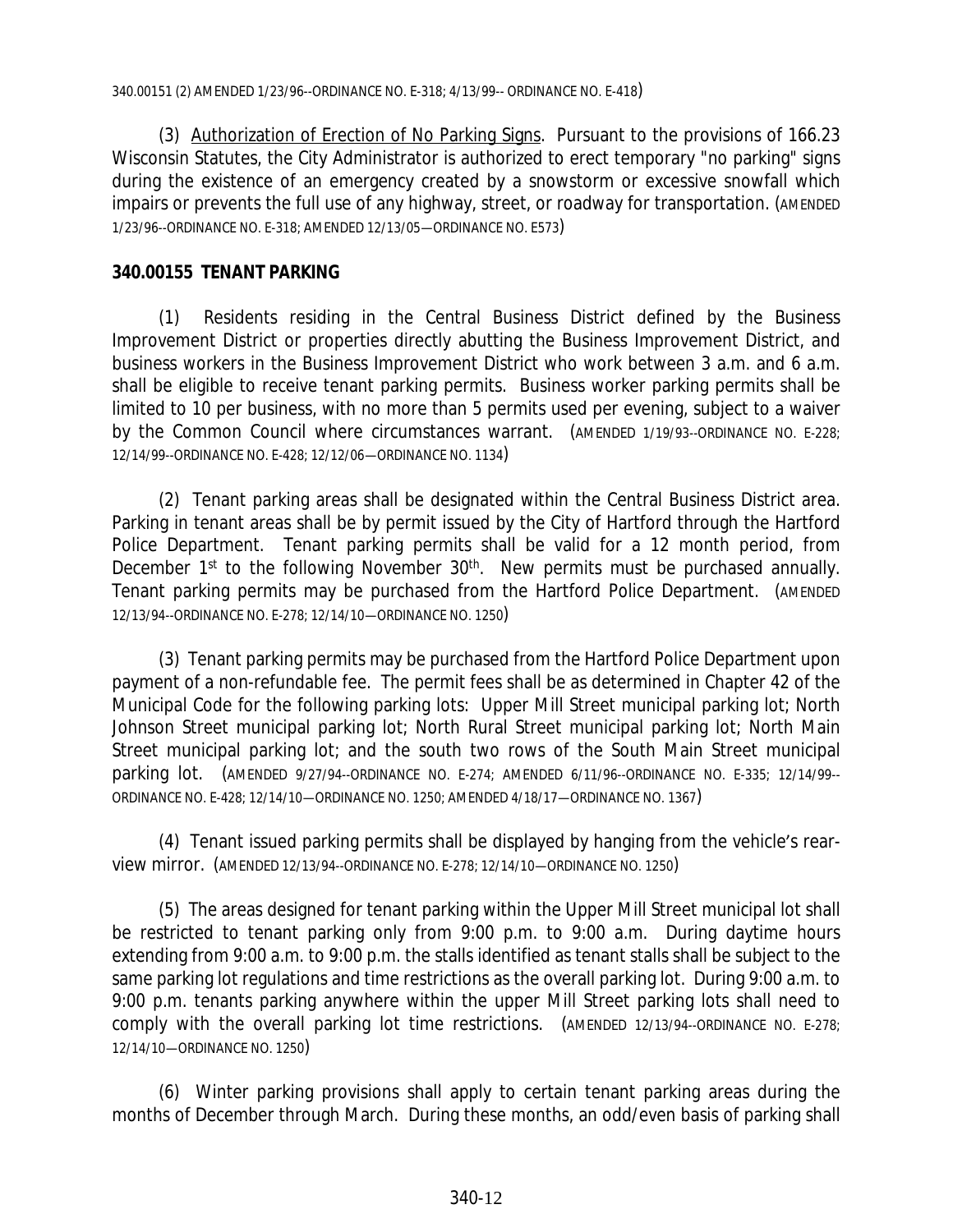#### MUNICIPAL PARKING LOTS REQUIRED PARKING

| LOT                      | ON ODD DAYS                                                                                         | ON EVEN DAYS                  |
|--------------------------|-----------------------------------------------------------------------------------------------------|-------------------------------|
| North Johnson Street     | With Permit Any Stall                                                                               | With Permit Any Stall         |
| North Main Street        | With Permit South Row of Lot                                                                        | With Permit South Row of Lot  |
|                          | (West Side)                                                                                         | (East Side)                   |
| North Rural Street       | With Permit West Side of Lot                                                                        | With Permit East Side of Lot  |
| <b>Upper Mill Street</b> | With Permit Any Stall                                                                               | With Permit Any Stall         |
| South Main Street        | With Permit South Row of Lot                                                                        | With Permit Center Row of Lot |
|                          | (AMENDED 12/13/94--ORDINANCE NO. E-278; 12/14/99--ORDINANCE NO. E-428; 12/14/10-ORDINANCE NO. 1250; |                               |
|                          | AMENDED 4/18/17-ORDINANCE NO. 1367; AMENDED 11/10/20-ORDINANCE NO. 1429)                            |                               |

(7) The City shall make available to the owner of 23 and 10 South Main Street and 19 East Sumner Street parking permits which are to be distributed by the owner. Cars displaying these permits shall be allowed to occupy the 14 parking spaces designated by the City for parking for a 9 hour maximum between the hours of 8:00 a.m. and 5:00 p.m., Monday-Saturday, in a parking lot located between 22 and 32 South Main Street. At these times only cars displaying permits affixed to the rear window shall be allowed to park in those designated spaces. At all other times these spaces shall be available for general public non-permit parking. (CREATED 2/24/98--ORDINANCE NO. E-396; AMENDED 8/27/19—ORDINANCE NO. 1408)

(SECTION 340.00155 CREATED 7/28/92--ORDINANCE NO. E-212)

#### **340.0016 PARKING OF CERTAIN VEHICLES ON CITY STREETS**

(1) No person shall stop or leave any trailer which is unattached to a licensed motor vehicle on any street or portion of any street within the City of Hartford.

(2) This Section shall not apply to construction or demolition trailers being used for construction or demolition work in the general area.

(3) This Section shall not apply to trailers owned or used by units of government. (SECTION 340.0016 AMENDED 9/9/03--ORDINANCE NO. E-532)

(4) No person shall stop or leave any vehicle having a gross weight of 12,000 pounds or more on a portion of a street in the City for more than three hours, with the exception of commercial vehicles engaged in business. A temporary extension may be granted upon request at the sole discretion of the Chief of Police or his/her designee where:

- (a) the extension does not affect public health and safety, and
- (b) the extension does not occur during hours of darkness.

The Chief or his/her designee may from time to time at their sole discretion designate a vacant roadway or municipal parking lot for daytime or overnight parking of vehicles having a gross weight of 12,000 pounds or more.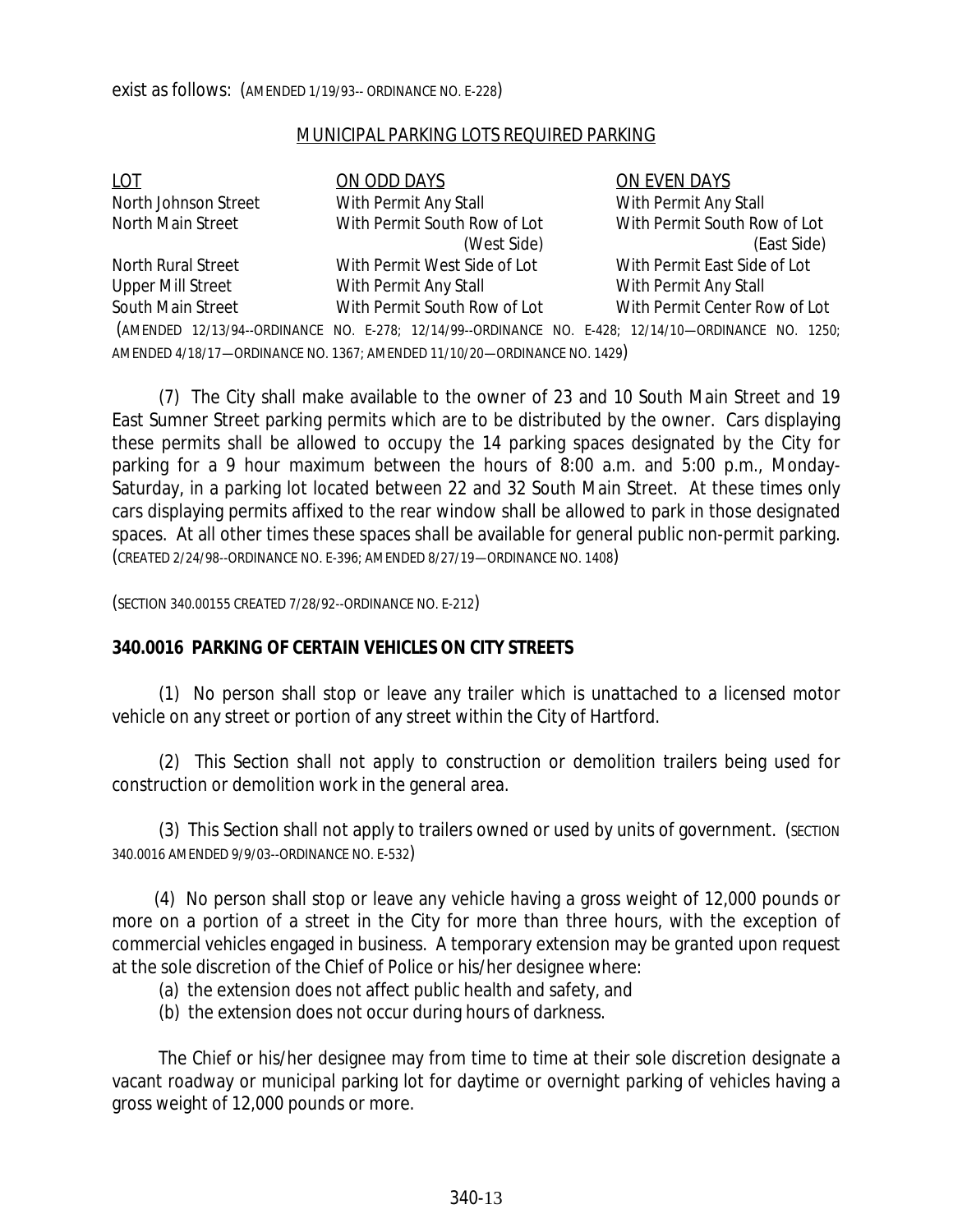Violation of this section shall be subject to forfeiture as provided in Section 340.0019.

(SECTION (4) CREATED 7/27/04—ORDINANCE NO. E-548; AMENDED 9/25/12—ORDINANCE NO. 1292)

### **340.00160 COMMERCIAL PARKING**

Commercial vehicles having a gross vehicle weight of less than 6,000 may receive an annual permit to park overnight in the municipal lots, provided such overnight parking is necessary for business or employment purposes. Proof of employment and the need for overnight parking may be requested by the City, prior to permit issuance. The fees and appropriate winter parking location for such permits shall be the same as provided for in Section 340.00155 (3) and (6). (CREATED 1/19/93--ORDINANCE NO. E-228)

### **340.00161 PARKING OF CERTAIN VEHICLES OBSTRUCTING VISION**

No person shall stop or leave any vehicle having a height greater than 60" on that portion of North Main Street (west side) between the legs of West Wisconsin Avenue.

### **340.00162 PARKING ON PRIVATE AND POSTED PROPERTY**

No person shall, without permission of the owner or lessee of any public or private property, leave or park any motor vehicle thereon contrary to a posted sign thereon, if there is in plain view on such property a "NO PARKING" sign, or a sign indicating limited or restricted parking. Owners or lessees of such property may prohibit parking, may restrict or limit parking and may permit parking by certain persons and prohibited or limited as to other persons. Penalty for violation of this provision shall be as hereinafter provided for in Section 340.0018 (4). (CREATED 6/11/96-- ORDINANCE NO. 336; AMENDED 11/12/02—ORDINANCE NO. E-497)

#### **340.00163 HANDICAP PARKING**

(1) Except for a motor vehicle used by a physically disabled person defined under s. 346.503(1), no person may park, stop or leave standing any vehicle, whether attended or unattended and whether temporarily or otherwise, upon any portion of a street, highway or parking facility reserved, by official traffic signs indicating the restriction, for vehicles displaying special registration plates issued under s. 341.14(1), (1a), (1e), (1m), 1q) or (1r)(a) or a special identification card issued under s. 343.51 or vehicles registered in another jurisdiction and displaying a registration plate, card or emblem issued by the other jurisdiction which designates the vehicle as a vehicle used by a physically disabled person.

(2) No person may park, stop or leave standing any vehicle, whether attended or unattended and whether temporarily or otherwise, upon any portion of a street, highway or parking facility so as to obstruct, block or otherwise limit the use of any portion of a street, highway or parking facility reserved, by official traffic signs indicating the restriction, for vehicles described in subsection (1).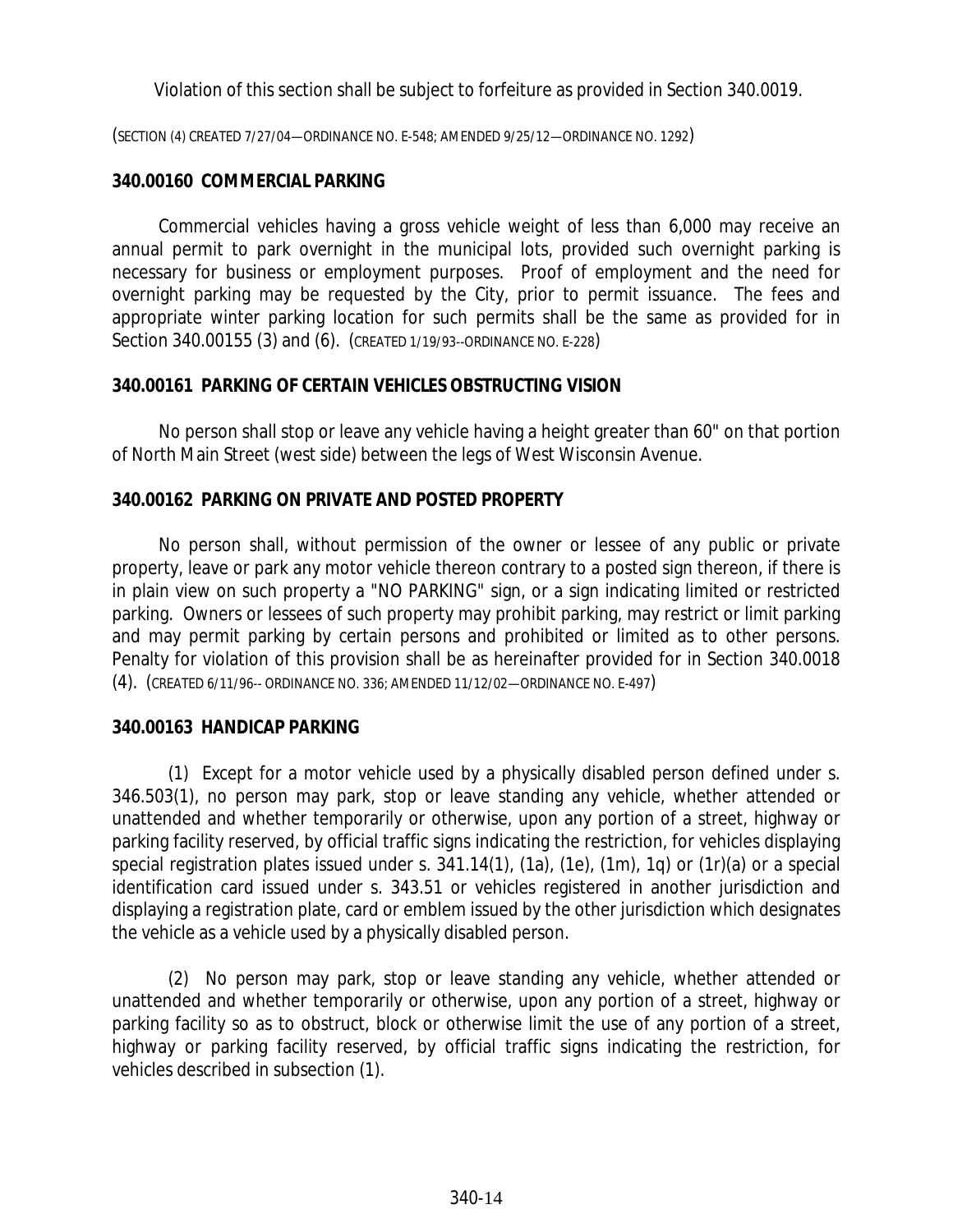(3) Notwithstanding par (2), no person may park, stop or leave standing any vehicle, whether attended or unattended and whether temporarily or otherwise, upon any portion of a street, highway or parking facility that is clearly marked as and intended to be an access aisle to provide entry to and exit from vehicles by persons with physical disabilities and which is immediately adjacent to any portion of a street, highway or parking facility described in subsection (1). (SECTION 340.00163 CREATED 11/12/02—ORDINANCE NO. E-497)

## **340.00164 TO CLOSE TO A FIRE HYDRANT**

No person shall stop or leave any vehicle standing within ten (10) feet of a fire hydrant, unless a greater distance is indicated by an official traffic sign, except temporarily for the purpose of and while actually engaged in loading or unloading or in receiving or discharging passengers and while the vehicle is attended by a licensed operator so that it may promptly be moved in case of an emergency or to avoid obstruction of traffic. (SECTION 340.00164 CREATED 11/12/02—ORDINANCE NO. E-497)

# **340.0017 OPERATION OF MOTOR VEHICLES ON BICYCLE PATHS PROHIBITED**

No person shall operate a motor vehicle, motorcycle, moped, all-terrain vehicle, snowmobile, or other power-driven recreational vehicle on any designated bicycle path. This section shall be subject to the penalties found in 340.0018 (2) of the municipal code. (CREATED 5/5/92--ORDINANCE NO. E-207)

## **340.18 PROHIBITING OPERATORS FROM LEAVING KEYS IN A PARKED MOTOR VEHICLE**

Every passenger motor vehicle shall be equipped with a lock suitable to lock either the starting level, throttle, steering apparatus, gear shift level, or ignition system. No person may permit a motor vehicle in their custody from standing or remaining unattended on any street, road, alley or in any other public place, except an attended parking area, unless either the starting level, throttle, steering apparatus, gear shift or ignition of the vehicle is locked and the key for that lock is removed from the vehicle.

The penalty for violation of this ordinance shall be a forfeiture of not less than \$25.00 plus the cost of prosecution as provided in Section 345.20 to 345.53 of the Wisconsin Statutes or Section 42.03 of this code. (SECTION 340.18 CREATED 3/13/01--ORDINANCE NO. E-452)

# **340.185 NEIGHBORHOOD ELECTRIC VEHICLES ALLOWED**

(1) Definition. Neighborhood Electric Vehicle means a vehicle subject to Section 340.01(36r), Wis. Stats.

- (2) Regulation.
- (a) A Neighborhood Electric Vehicle may be operated on any roadway that has a speed limit of 35 miles per hour or less within the boundaries of Pike Lake State Park, for the purposes of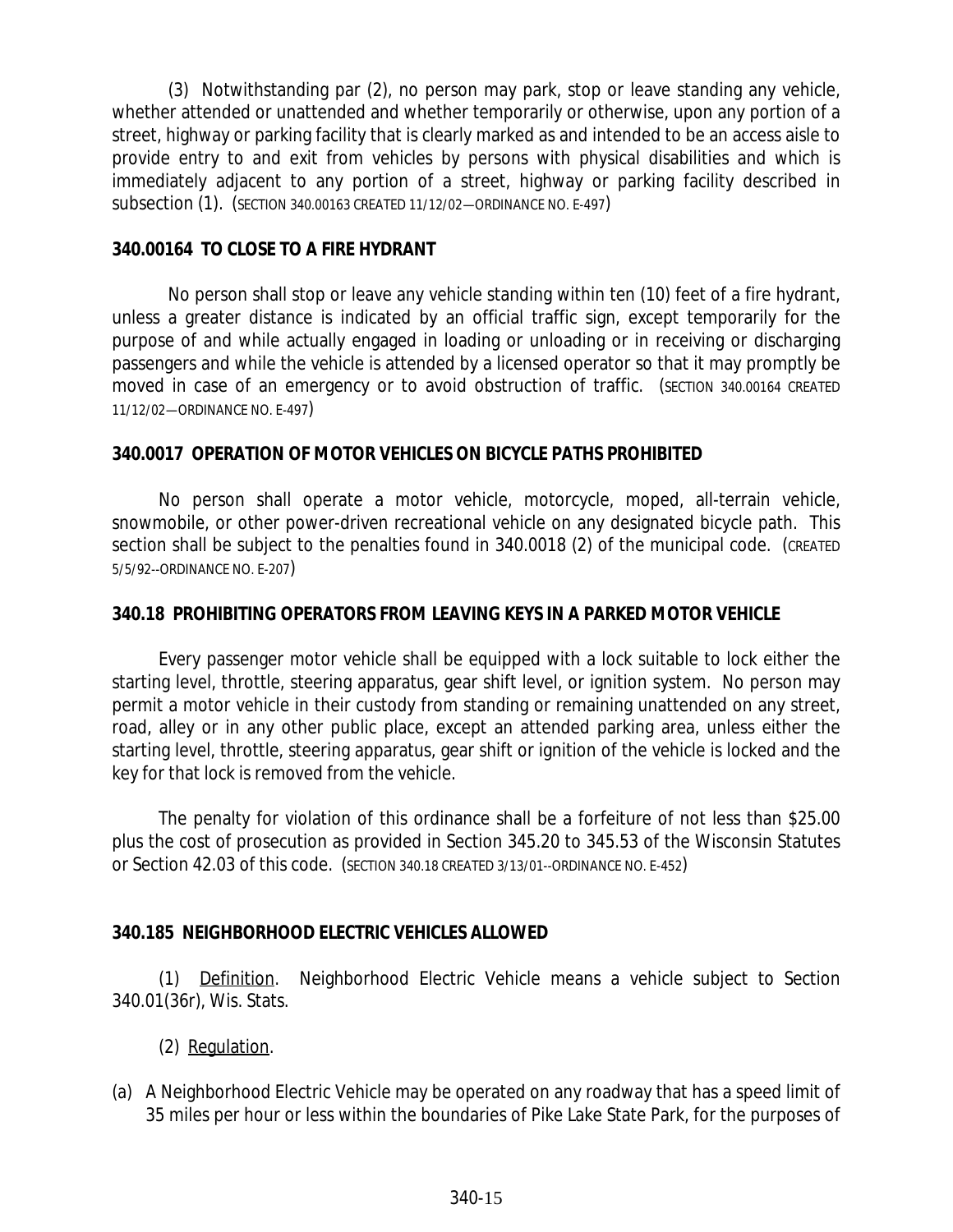official maintenance and other operations of the State Park only.

- (b) A Neighborhood Electric Vehicle may not be operated on a connecting highway or an intersection where the roadway crosses a state trunk highway.
- (c) Each person operating a Neighborhood Electric Vehicle within the boundaries of Pike Lake State Park shall possess a valid driver's license.
- (d) Each person operating a Neighborhood Electric Vehicle within the boundaries of Pike Lake State Park shall be granted all of the rights and be subject to all of the duties applicable to a driver of any motor vehicle in the State of Wisconsin, including maintaining insurance as required by State law, except as to the special regulations in this section and except as to those provisions which by their nature do not apply to the operation of a Neighborhood Electric Vehicle.
- (e) Each person operating a Neighborhood Electric Vehicle within the boundaries of Pike Lake State Park shall observe all traffic laws and local ordinances regarding the rules of the road. A Neighborhood Electric Vehicle shall not be operated on any public roadway with a posted speed limit greater than thirty-five (35) miles per hour.
- (f) The DNR shall create a brochure that outlines this ordinance with a map of the park boundaries for visitor use.
	- (3) Penalties.
- (a) Any person who shall violate any Wisconsin traffic law in a Neighborhood Electric Vehicle may be issued a Uniform Traffic Citation and be subject to the penalties provided by the Uniform State Traffic Deposit Schedule.
- (b) Any person who shall violate any provision of this Section in a Neighborhood Electric Vehicle may be issued a City citation.

(SECTION 340.185 CREATED 11/24/09—ORDINANCE NO. 1225)

## **340.186 ALL-TERRAIN VEHICLE R0UTES**

- (1) PURPOSE AND AUTHORITY. Pursuant to the authority set forth in s. 23.33 (8) (b), Wi. Stats., the Common Council of the City of Hartford, Washington and Dodge Counties, hereby adopts this Ordinance to allow for the operation of All-Terrain Vehicles (ATV) and Utility-Terrain Vehicles (UTV) upon the roadways designated herein.
- (2) ROUTES. Only city streets authorized by the Common Council shall be open for ATV/UTV operation. The following are designated as authorized ATV/UTV routes:
	- a. The section of Arthur Road along the northern border of the airport property. This section of roadway is approximately 0.5 miles in length and encompasses the south lane for eastbound traffic.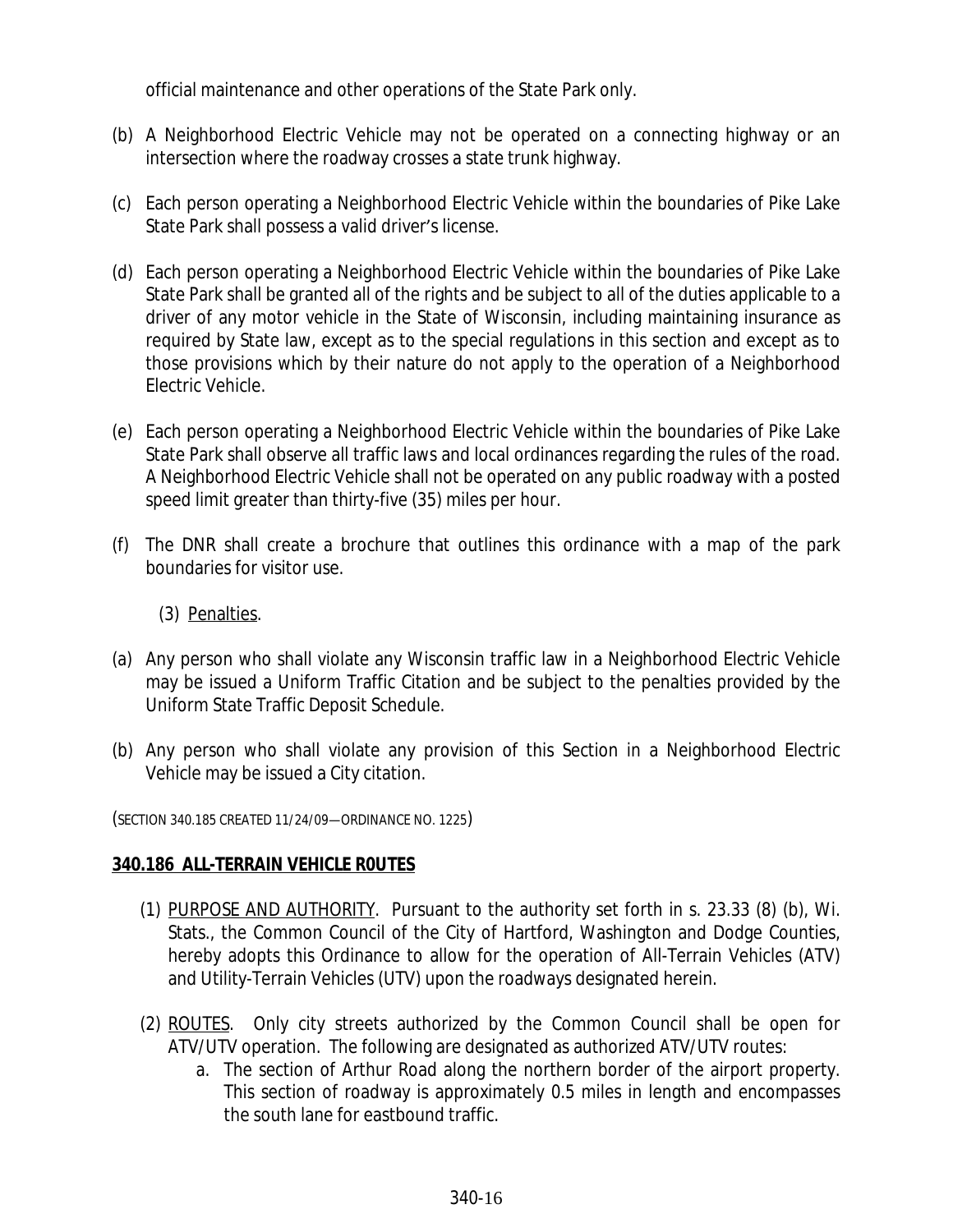- b. The section of Kettle Moraine Road from the intersection of State Hwy. 60 (E. Sumner Street) north approximately 0.25 miles. This section of roadway encompasses the north and southbound lanes of traffic.
- c. The section of Hilldale Drive from the intersection of Mt. Vernon Drive to the intersection of Briarwood Lane west to Honeysuckle Road, west to Lone Oak Lane, then south to State Hwy. 60 (E. Sumner Street).
- d. The section of North Pike Lake Drive from the intersection of Hilldale Drive to State Hwy. 60 (E. Sumner Street).
- (3) CONDITIONS. The following conditions shall apply to all operators and passengers of ATV/UTV used within the City of Hartford:
	- a. No ATV/UTV shall be operated on any roadway not designated as an authorized ATV/UTV route, unless otherwise authorized by the Wisconsin Statutes.
	- b. All ATV/UTV operators shall observe posted speed limits.
	- c. No person under 18 years of age may operate or be a passenger on an ATV/UTV without wearing protective headgear of the type required under s. 347.485(1)(a), Wis. Stats., and with the chin strap properly fastened, except as specifically exempted under ss.23.33(3g) (b, c and d), Wis. Stats.
	- d. All ATV operators under 16 years old must be in direct verbal supervision of a parent or legal guardian when operating on a designated all-terrain vehicle route.
	- e. All operators of ATV/UTV's within the City of Hartford shall keep to the extreme right side of the lane of traffic, on the paved portion of the roadway, except that left turns may be made from any part of the traffic lane that is safe given prevailing conditions.
	- f. Approved hand signals are required when making turns if the vehicle is not equipped with appropriate turn signals.
	- g. All ATV/UTV operators shall ride single file.
	- h. The operator of an ATV/UTV shall obey all traffic laws, local ordinances, and DNR regulations.
	- i. The operator of an ATV/UTV shall display a lighted headlamp, tail lamp and working brake light on the ATV/UTV and display the registration license plate at all times.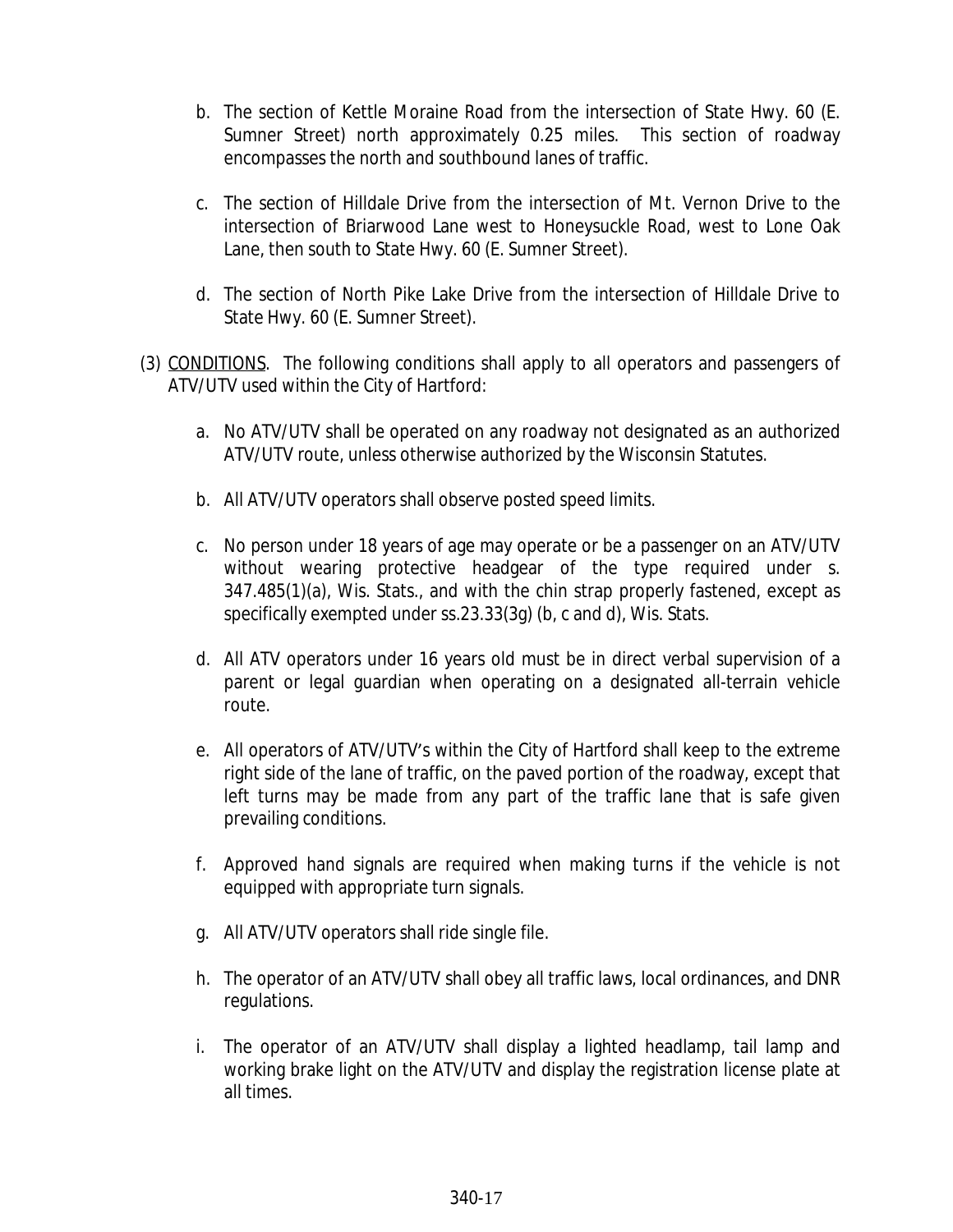- j. All roadways must be signed in accordance with ss. NR 64.12, and NR 64.12 (7), Wis. Admin Code.
- k. Pursuant to s. 895.52, Wis. Stats., ATV/UTV operation is at the sole risk of the operator. The City of Hartford shall have no liability for any damage or injury to persons, real property or personal property, arising out of the operation of ATVs and UTVs on designed ATV/UTV routes.
- l. Routes shall be open year-round.
- m. On any roadways shared with another jurisdiction the most restrictive Ordinance shall apply.
- (4) ENFORCEMENT. This ordinance shall be enforced by any law enforcement officer authorized to enforce the laws of the State of Wisconsin.
- (5) PENALTIES. Wisconsin State All-Terrain Vehicle penalties as found in s. 23.33 (13), Wis. Stats., are adopted by reference.
- (6) SEVERABILITY. Any provision of this ordinance shall be deemed severable and it is expressly declared that the City would have passed the other provisions of this ordinance irrespective of whether or not one or more provisions may be declared invalid. If any provision of this ordinance or the application to any person or circumstances is held invalid, the remainder of the ordinance and the application of such provisions to other persons or circumstances shall not be deemed affected.

(7) BOND SCHEDULE. The bond schedule shall be as set forth by the Wisconsin Department of Natural Resources pursuant to § 23.66(4), Wis. Stats. (SECTION 340.186 CREATED 06/08/2021- ORDINANCE 1436)

## **340.0018 PENALTY**

The penalty for violation of any provision of this chapter shall be forfeiture as hereinafter provided together with the cost of prosecution imposed as provided in Sections 345.20 to 345.53 of the Wisconsin Statutes.

(1) Uniform Offenses. Except as provided in subsection (4) for non-moving traffic offenses, forfeitures for violation of any provision of chapters 341 to 348 adopted by reference in Section 340.0001 of this chapter shall conform to forfeitures for violation of the comparable state offense, including any variations or increases for second offenses.

(2) Special Local Regulations. The forfeiture for violation of Sections 340.0003 through 340.0009 of this chapter shall be an amount within a range as shown in Chapter 42 of the Municipal Code for the first offense and also for the second offense within two years. (AMENDED 12/10/90--ORDINANCE NO. E-168; AMENDED 6/11/96--ORDINANCE NO. E-335)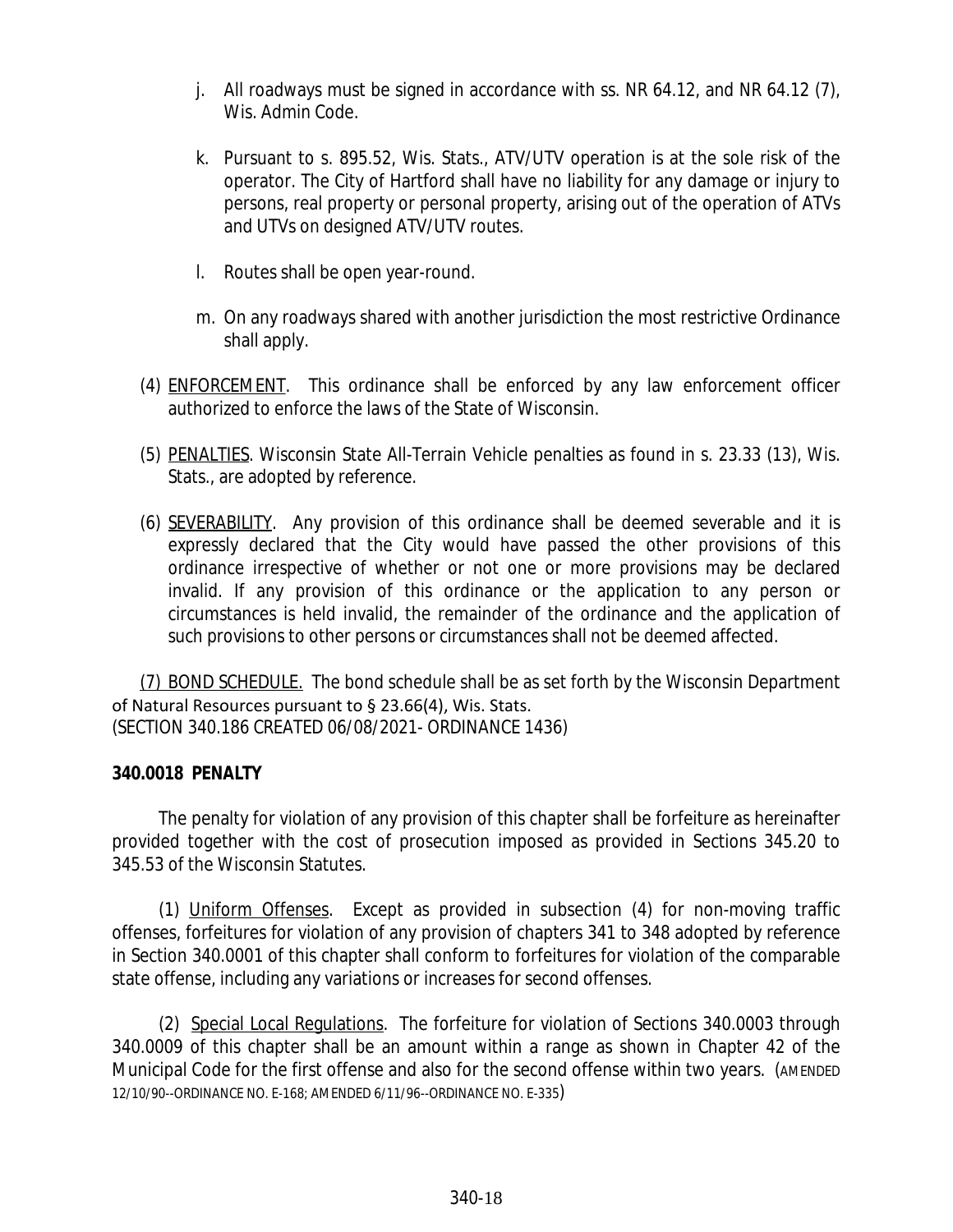(3) Miscellaneous. The forfeiture for violation of any provision of Section 340.0001 (2) of this chapter shall be an amount within a range as shown in Chapter 42 of the Municipal Code. (AMENDED 6/11/96--ORDINANCE NO. E-335)

(4) Parking. The forfeiture for violation of parking regulations in Sections 340.0010 to 340.0017 shall be an amount within a range as shown in Chapter 42 of the Municipal Code. The forfeitures for offenses described in Sections 346.50 to 346.55, Wisconsin Statutes, adopted by reference in Section 340.0001 of this Chapter shall be in an amount within a range as shown in Chapter 42 of the Municipal Code for the following: (AMENDED 6/11/96--ORDINANCE NO. E-335)

- 346.51 (1) Improper parking on/off roadway.
- 346.52 (1) Stopping/standing in prohibited areas. 2nd conviction within one year.
- 346.52 (2) Stopping/standing on highway by grade school. 2nd conviction within one year.
- 346.53 Parking/standing where prohibited. 2nd conviction within one year.
- 346.54 Improper parking/standing of vehicle. 2nd conviction within one year.
- 346.55 (1) Parking on left side of highway.
- 346.55 (2) Parking vehicle for sale on highway.
- 346.55 (3) Parking on posted private property. 2nd conviction within one year.

# **340.0019 ENFORCEMENT**

This ordinance shall be enforced in accordance with the provisions of Sections 345.20 to 345.53, Chapter 299 and Section 66.12 of the Wisconsin Statutes.

(1) Uniform Citation. The uniform traffic citation promulgated under Section 345.11, Wisconsin Statutes, shall be used for all moving traffic violations under this ordinance.

(2) Parking Citations. Citations for all non-moving traffic violations under this ordinance shall conform to Section 345.28, Wisconsin Statutes, and shall permit direct mail payment of the applicable minimum forfeiture to the City Police Department within 72 hours of the issuance of the citation in lieu of court appearance. The issuing officer shall specify thereon the amount of the applicable forfeiture as provided in this ordinance.

(3) Notice of Demerit Points and Receipt. Every officer accepting a forfeited penalty or money deposit under this ordinance shall receipt therefor in triplicate as provided in Section 345.26 (3) (b), Wisconsin Statutes. Every officer accepting a stipulation under the provisions of this ordinance shall comply with the provisions of Sections 343.27, 343.28, 345.26 (1)(a) and 345.27 (2), Wisconsin Statutes, and shall require the alleged violator to sign a statement of notice in substantially the form contained on the uniform traffic citation and complaint promulgated under Section 345.11, Wisconsin Statutes.